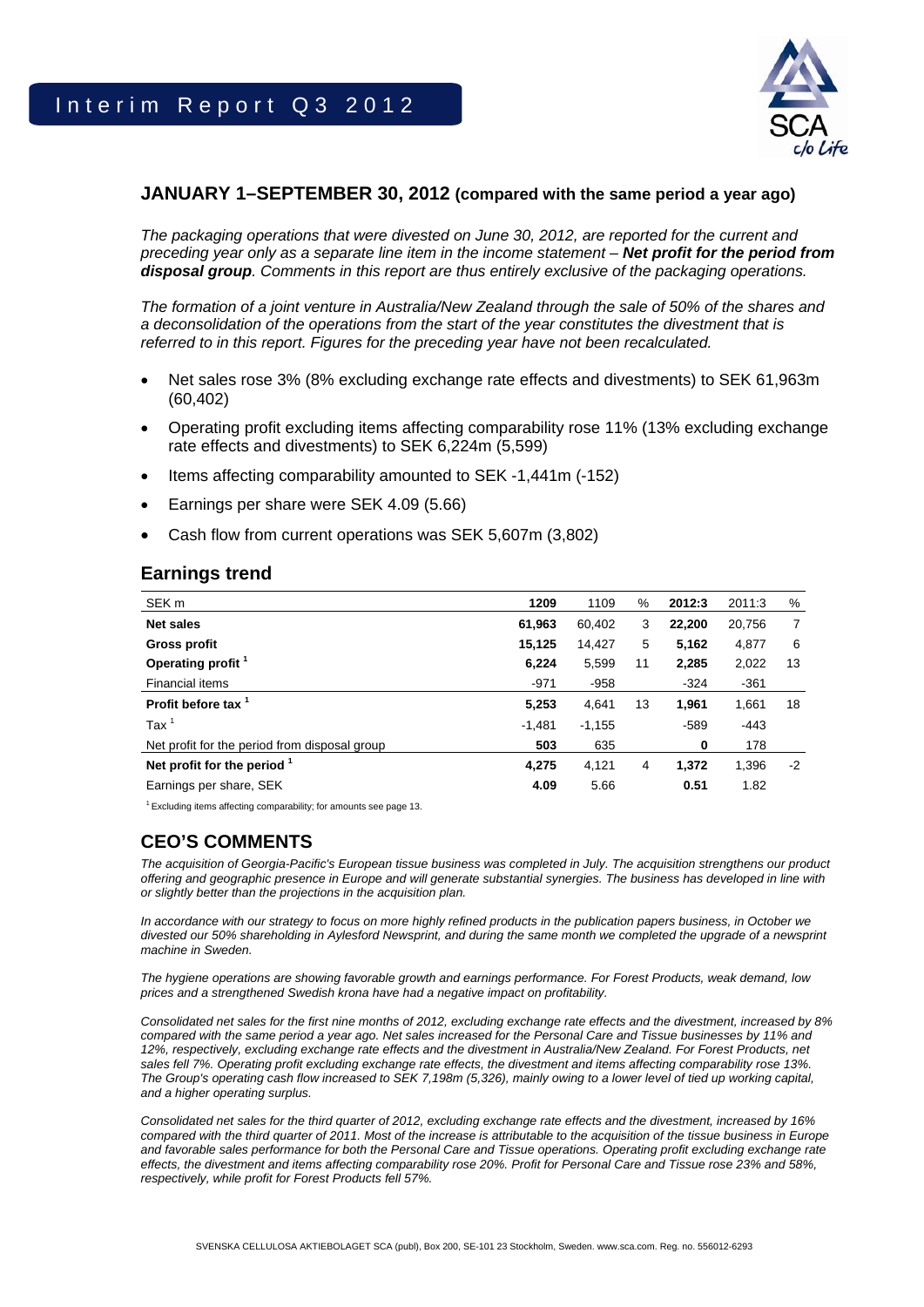



## **EARNINGS TREND FOR THE GROUP**

| SEK <sub>m</sub>                                                               | 1209     | 1109      | %  | 2012:3    | 2011:3    | %    |
|--------------------------------------------------------------------------------|----------|-----------|----|-----------|-----------|------|
| <b>Net sales</b>                                                               | 61,963   | 60,402    | 3  | 22,200    | 20,756    | 7    |
| Cost of goods sold                                                             | -46,838  | $-45,975$ |    | $-17,038$ | $-15,879$ |      |
| <b>Gross profit</b>                                                            | 15,125   | 14,427    | 5  | 5,162     | 4,877     | 6    |
| Sales, general and administration                                              | $-8,901$ | $-8,828$  |    | $-2,877$  | $-2,855$  |      |
| Operating profit <sup>1</sup>                                                  | 6,224    | 5,599     | 11 | 2,285     | 2,022     | 13   |
| <b>Financial items</b>                                                         | $-971$   | $-958$    |    | $-324$    | $-361$    |      |
| Profit before tax <sup>1</sup>                                                 | 5,253    | 4.641     | 13 | 1,961     | 1,661     | 18   |
| $\text{Tax}^1$                                                                 | $-1,481$ | $-1,155$  |    | $-589$    | $-443$    |      |
| Net profit for the period from disposal group                                  | 503      | 635       |    | 0         | 178       |      |
| Net profit for the period <sup>1</sup>                                         | 4,275    | 4,121     | 4  | 1,372     | 1,396     | $-2$ |
| <sup>1</sup> Excluding items affecting comparability; for amounts see page 13. |          |           |    |           |           |      |
| Earnings per share, SEK owners of the parent                                   |          |           |    |           |           |      |
| - after dilution effects                                                       | 4.09     | 5.66      |    | 0.51      | 1.82      |      |
| Margins (%)                                                                    |          |           |    |           |           |      |
| Gross margin                                                                   | 24.4     | 23.9      |    | 23.3      | 23.5      |      |
| Operating margin <sup>1</sup>                                                  | 10.0     | 9.3       |    | 10.3      | 9.7       |      |
| Financial net margin                                                           | $-1.6$   | $-1.6$    |    | $-1.5$    | $-1.7$    |      |
| Profit margin <sup>1</sup>                                                     | 8.4      | 7.7       |    | 8.8       | 8.0       |      |
| $\text{Tax}^1$                                                                 | $-2.4$   | $-1.9$    |    | $-2.7$    | $-2.1$    |      |
| Net margin <sup>1</sup>                                                        | 6.0      | 5.8       |    | 6.1       | 5.9       |      |

 $1$  Excluding items affecting comparability; for amounts see page 13.

## **OPERATING PROFIT PER BUSINESS AREA**

| SEK <sub>m</sub>       | 1209   | 1109   | %   | 2012:3 | 2011:3 | $\%$ |
|------------------------|--------|--------|-----|--------|--------|------|
| <b>Personal Care</b>   | 2,296  | 1,853  | -24 | 847    | 688    | -23  |
| Tissue                 | 3.221  | 2.104  | 53  | 1.275  | 809    | -58  |
| <b>Forest Products</b> | 1,045  | 1.944  | -46 | 281    | 654    | -57  |
| Other                  | $-338$ | $-302$ |     | $-118$ | $-129$ |      |
| Total <sup>1</sup>     | 6,224  | 5,599  | 11  | 2,285  | 2,022  | 13   |

 $1$  Excluding items affecting comparability; for amounts see page 13.

## **OPERATING CASH FLOW PER BUSINESS AREA**

| SEK <sub>m</sub>       | 1209   | 1109   | %     | 2012:3 | 2011:3 | %     |
|------------------------|--------|--------|-------|--------|--------|-------|
| Personal Care          | 2.824  | 2,458  | 15    | 1.260  | 998    | - 26  |
| <b>Tissue</b>          | 4.128  | 1.889  | 119   | 1.579  | 994    | -59   |
| <b>Forest Products</b> | 1.069  | 1.429  | $-25$ | 583    | 902    | $-35$ |
| Other                  | $-823$ | $-450$ |       | $-393$ | $-466$ |       |
| Total                  | 7,198  | 5,326  | 35    | 3.029  | 2.428  | 25    |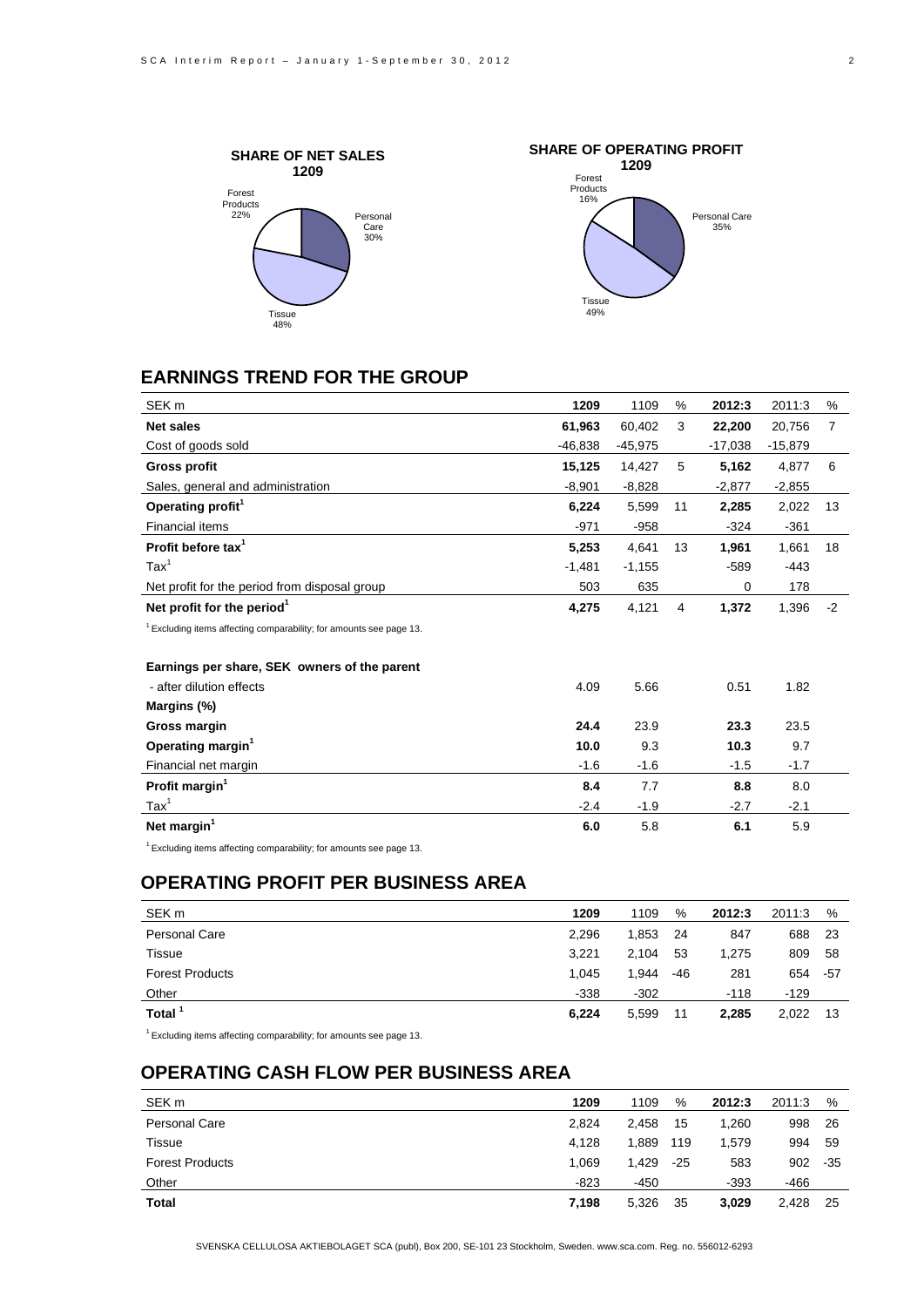**Net sales**



## **GROUP**

### **MARKET/EXTERNAL ENVIRONMENT**

The global economy continued to slow during the third quarter, and growth projections have been adjusted down further, especially for Western Europe.

Demand for tissue in Europe and North America is showing some growth, while emerging markets are showing continued good growth in demand.

In Europe, demand for incontinence care products remains favorable, while demand in Western Europe for baby diapers and feminine care products is stable. For personal care products, emerging markets are showing continued favorable growth in demand.

Demand in Western Europe for publication papers continued to decline during the third quarter compared with the same period a year ago. Demand for solid-wood products remains weak, while kraftliner is showing an improved market balance.

### **SALES AND EARNINGS**

**January–September 2012 compared with corresponding period a year ago**  Net sales increased by 3% (8% excluding exchange rate effects and divestments) to SEK 61,963m (60,402). Higher volumes increased sales by 4%, while lower prices for Forest Products decreased sales by 1%. Acquisitions increased sales by 5%, while divestments lowered sales by 5%.

Operating profit excluding items affecting comparability rose 11% (13% excluding exchange rate effects and divestments) to SEK 6,224m (5,599). Profit for Personal Care and Tissue rose 24% and 53%, respectively. Profit for Forest Products fell by 46%. Earnings improved as an effect of higher volumes and prices along with an improved product mix, lower raw material costs and cost savings in the hygiene operations. Earnings for Forest Products were hurt mainly by lower prices and exchange rate effects.

Items affecting comparability amounted to SEK -1,441m (-152) and consist of restructuring costs for the previously announced efficiency improvement program, transaction costs for the year's acquisitions and divestments, and a book loss of SEK 850m with a negative cash flow effect of SEK 140m pertaining to the divestment of the 50% shareholding in Aylesford Newsprint.

Financial items increased to SEK -971m (-958) as a result of higher interest rates, which were partly compensated by a lower level of net debt. Profit before tax excluding items affecting comparability rose 13% (11% excluding exchange rate effects) to SEK 5,253m (4,641). The tax expense excluding items affecting comparability was SEK 1,481m (1,155).

Net profit for the period excluding items affecting comparability rose 4% (2% excluding exchange rate effects) to SEK 4,275m (4,121). Earnings per share including items affecting comparability were SEK 4.09 (5.66).

#### **Third quarter 2012 compared with third quarter 2011**

Net sales increased by 7% (16% excluding exchange rate effects and divestments) to SEK 22,200m (20,756). Most of the increase is attributable to acquisitions in Europe and favorable sales performance for both Personal Care and Tissue.

Operating profit excluding items affecting comparability rose 13% (20% excluding exchange rate effects and divestments) to SEK 2,285m (2,022). Profit was favorably affected by lower raw material costs and higher volumes.

Profit before tax excluding items affecting comparability rose 18% (19% excluding exchange rate effects) to SEK 1,961m (1,661).



Excluding items affecting comparability

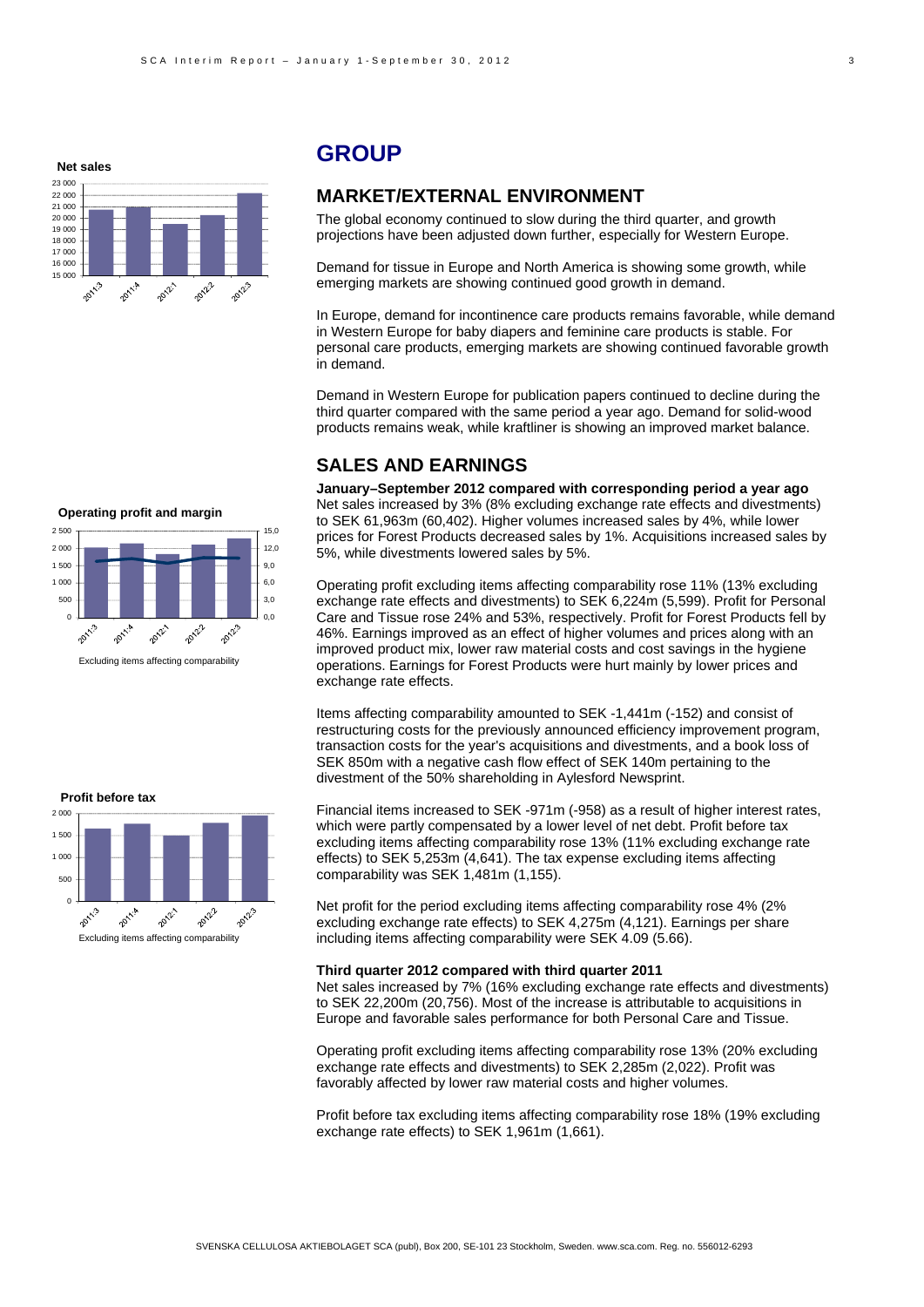#### **Cash flow from current operations**



### **CASH FLOW AND FINANCING**

The operating cash surplus amounted to SEK 9,160m (8,668). The cash flow effect of the change in working capital was SEK 430m (-799). Current capital expenditures amounted to SEK -1,769m (-2,142). Operating cash flow was SEK 7,198m (5,326).

Financial items increased to SEK -971m (-958) as a result of higher interest rates, which were partly compensated by a lower level of net debt. Tax payments increased to SEK 687m (620). Cash flow from current operations increased to SEK 5,607m (3,802). The improvement is mainly attributable to a lower level of tied-up working capital, but also to a higher operating surplus and lower capital expenditures during the period compared with the same period a year ago.

Strategic investments increased to SEK -1,363m (-1,057). The net sum of acquisitions and divestments was SEK 3,054m (-932). Net cash flow from the divested packaging operations was SEK 468m (583). Net cash flow increased to SEK 4,784m (-446).

Net debt has decreased by SEK 2,778m during the year to date, to SEK 33,870m. Excluding pension liabilities, net debt amounted to SEK 28,696m. Net cash flow decreased net debt by SEK 4,784m. Fair value measurement of pension assets and pension obligations together with fair valuation of financial instruments increased net debt by SEK 2,027m. Exchange rate movements decreased net debt by SEK 21m. The debt/equity ratio was 0.59 (0.60 at the start of the year). Excluding pension liabilities, the debt/equity ratio was 0.50 (0.52 at the start of the year). The debt payment capacity was 39% (37%).

As per September 30, 2012, SCA had outstanding commercial paper worth SEK 6,066m maturing within 12 months. Unutilized credit facilities amounted to SEK 17,182m, of which long-term facilities amounted to SEK 16,870m. Cash and cash equivalents amounted to SEK 2,323m.

### **EQUITY**

Consolidated equity decreased by SEK 3,940m during the period, to SEK 57,351m. Net profit for the period increased equity by SEK 2,919m. Equity decreased by SEK 2,984m through payment of the shareholder dividend. Restatement of the net pension liability to fair value decreased equity by SEK 1,705m after tax. Fair value measurement of financial instruments increased equity by SEK 159m after tax. Exchange rate movements, including the effects of hedges of net foreign assets, decreased equity by SEK 2,329m.

### **TAX**

A tax expense corresponding to a tax rate of 28% is reported for the period, excluding items affecting comparability.

The government has proposed a cut in the Swedish company tax rate from 26.3% to 22.0%, effective from 2013. If the reduction is carried out as anticipated, the tax expense for the fourth quarter will be favorably affected by approximately SEK 1,300m, since the amount of deferred tax in Sweden would decrease.

### **OTHER EVENTS DURING THE YEAR**

On November 10, 2011, SCA made a binding offer to acquire Georgia-Pacific's European tissue operations. The acquisition was completed on July 19, 2012. The purchase price was SEK 11,544m. On a debt-free basis the investment amounted to SEK 11,352m. Intangible assets worth SEK 2,300m remain to be allocated. Consolidation of the acquired company has affected the Group's net sales from the date of the acquisition by SEK 2,167m and operating profit by SEK 182m. Acquisition-related expenses amounted to SEK 115m for the period and are reported as transaction costs in consolidated profit for the period. The purchase price will be adjusted following customary reconciliation of working capital, etc.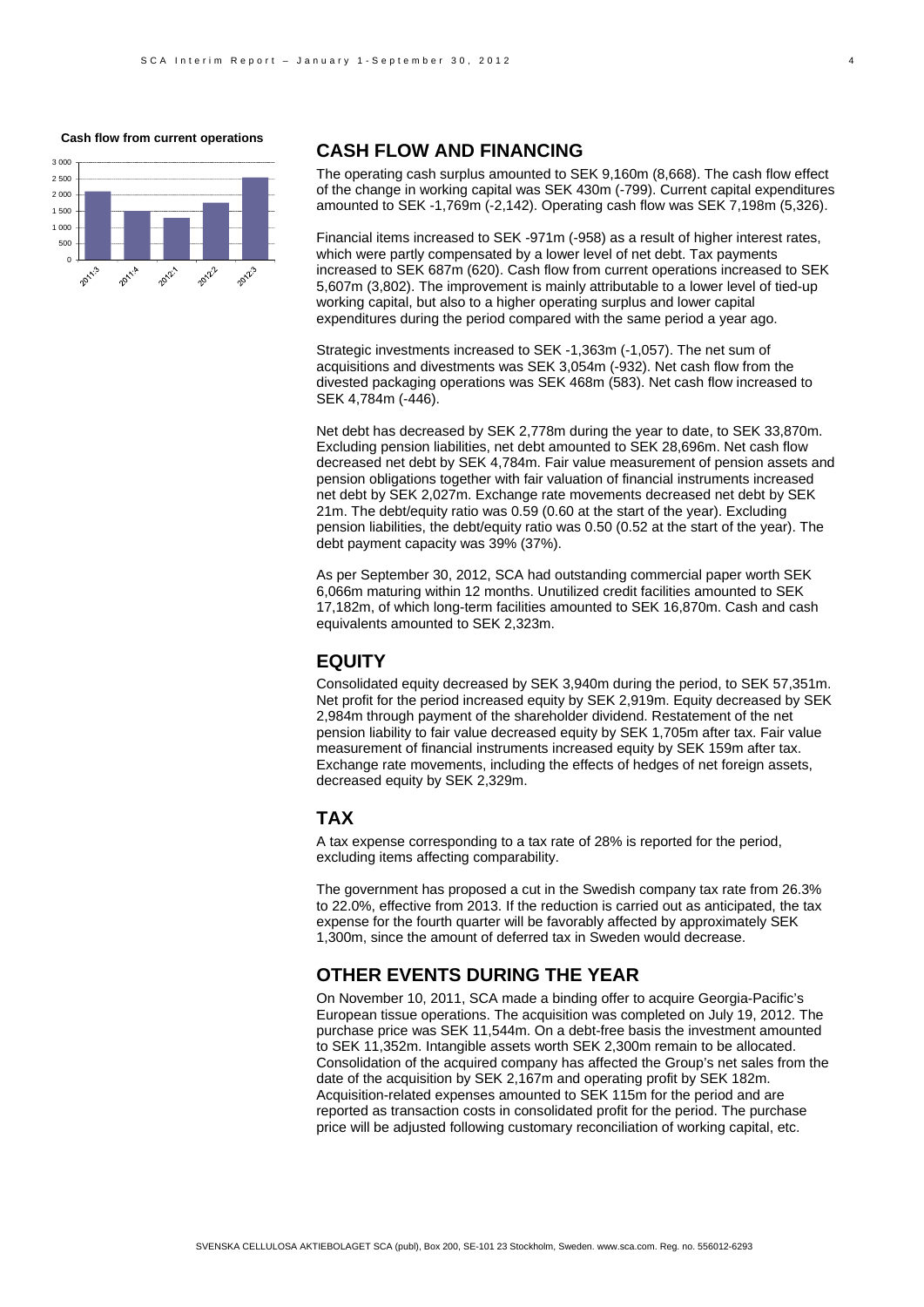| Preliminary purchase price allocation<br>Georgia-Pacific                                                  |           |
|-----------------------------------------------------------------------------------------------------------|-----------|
| SEK <sub>m</sub>                                                                                          |           |
| Intangible assets                                                                                         | 1,904     |
| Non-current assets                                                                                        | 5,982     |
| <b>Current assets</b>                                                                                     | 4,969     |
| Cash and cash equivalents                                                                                 | 363       |
| Net debt excluding cash and cash equivalents                                                              | $-171$    |
| Provisions and other non-current liabilities                                                              | $-948$    |
| Operating liabilities                                                                                     | $-2,854$  |
| Net identifiable assets and liabilities                                                                   | 9,244     |
| Intangible assets (trademarks, goodwill)                                                                  | 2,300     |
| <b>Consideration paid</b>                                                                                 | 11,544    |
| Consideration paid                                                                                        | -11,544   |
| Cash and cash equivalents in acquired                                                                     | 363       |
| operations                                                                                                |           |
| Effect on Group's cash and cash                                                                           | $-11,181$ |
| equivalents (Consolidated cash flow<br>statement)                                                         |           |
| Acquired net debt excluding cash and cash                                                                 |           |
| equivalents                                                                                               | $-171$    |
| Acquisition of operations including net<br>debt taken over (Consolidated operating<br>cash flow analysis) | $-11,352$ |

During the first quarter of 2012 SCA reached an agreement to acquire the Taiwanbased company Everbeauty, an Asian personal care company. The acquisition was completed on June 1. The purchase price was SEK 2,138m. The investment amounted to SEK 1,990m on a debt-free basis. Goodwill is preliminarily calculated to be approximately SEK 700m.The acquired company has affected the Group's net sales from the date of the acquisition by SEK 320m and operating profit by SEK 15m. Acquisition-related expenses were SEK 25m for the period and are reported as other transaction costs in consolidated profit for the period. The purchase price will be adjusted following customary reconciliation of working capital, etc. For a preliminary purchase price allocation, see the 2012 half-year interim report.

On 17 January 2012 an agreement was reached with DS Smith on the divestment of SCA's packaging operations, excluding the two kraftliner mills in Sweden. The purchase price was EUR 1.7bn on a debt-free basis. The deal was approved by the European Commission Competition Authority on May 25 and was completed on June 30. The operations were deconsolidated on June 30, 2012. The purchase price will be adjusted following customary reconciliation of working capital, etc.

On October 2, 2012, SCA divested its 50% shareholding in the UK-based newsprint facility Aylesford Newsprint. Total sales in 2011 were approximately SEK 1.6bn (GBP 150m). The operation has run at loss in recent years. The sale of shares was carried out on a debt-free basis for a symbolic amount. The transaction gave rise to a book loss of SEK 850m with a negative cash flow effect of SEK 140m. The amount of SEK 850m was charged against third quarter earnings.

During the quarter, Mikael Schmidt was appointed as SCA's new General Counsel. Mikael Schmidt assumed his duties on October 1 and is a member of SCA's Corporate Senior Management Team.

Effective September 1, 2012, SCA is included among Household Products in the MSCI Consumer Staples index.

During the quarter, SCA qualified for inclusion on the Dow Jones Sustainability Europe Index, which is one of the world's most highly respected sustainability indexes.

In October a decision was made on an investment in a new lime kiln at the Munksund kraftliner mill, Sweden, for approximately SEK 490m. This entails replacing oil with biofuel, which will lead to annual cost savings of approximately SEK 50m and a substantial reduction of fossil  $CO<sub>2</sub>$  emissions. The lime kiln is expected to be put in operation in fall 2014.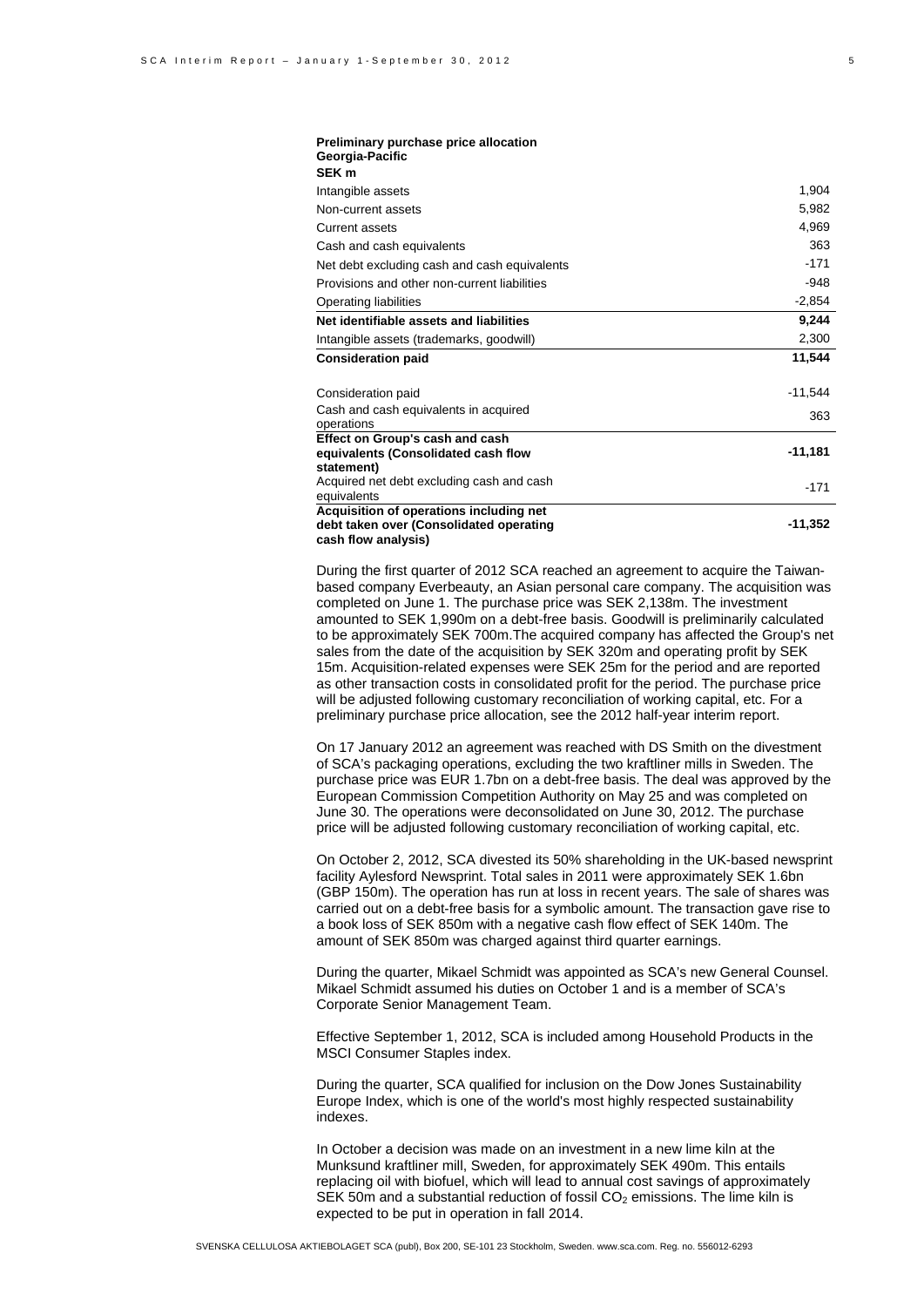**Share of Group, net sales 1209**





**Share of Group, operating profit 1209**



**Operating profit and margin**



| Deviations, operating profit (%) |    |  |  |  |  |
|----------------------------------|----|--|--|--|--|
| 1209 vs. 1109                    | 24 |  |  |  |  |
|                                  |    |  |  |  |  |
| Price/mix                        | 6  |  |  |  |  |
| Volume                           | 14 |  |  |  |  |
| Raw material                     | 5  |  |  |  |  |
| Energy                           | ŋ  |  |  |  |  |
| Currency                         | 2  |  |  |  |  |
| Other                            | -3 |  |  |  |  |

## **PERSONAL CARE**

| SEK <sub>m</sub>    | 1209   | 1109   | ℅     | 2012:3 | 2011:3 | %        |
|---------------------|--------|--------|-------|--------|--------|----------|
| Net sales           | 19.261 | 18.246 | $6**$ | 6.490  | 6.310  | $3^{**}$ |
| Operating surplus   | 2.975  | 2.670  | 11    | 1.043  | 958    | 9        |
| Operating profit*   | 2.296  | 1.853  | 24    | 847    | 688    | 23       |
| Operating margin, % | 11.9   | 10.2   |       | 13.1   | 10.9   |          |
| Operating cash flow | 2.824  | 2.458  |       | 1,260  | 998    |          |

\*) Excluding restructuring costs, which are reported as items affecting comparability outside of the business area.

\*\*) Excluding the divestment in Australia/New Zealand, an increase of 11% for the first nine months of the year and 8% for the quarter.

In the area of incontinence care products, with its TENA brand SCA had positive sales performance in Europe, and during the third quarter TENA won a new, major contract in Scotland. An upgraded TENA Men product line has been launched in selected markets in Europe.

In feminine care, SCA has strengthened its market positions in a number of emerging markets, including Mexico, Colombia and Malaysia. In Europe, SCA launched a new sanitary pad with improved fit, absorption and comfort.

**January–September 2012 compared with corresponding period a year ago**  Net sales increased by 6% (11% excluding exchange rate effects and divestments) to SEK 19,261m (18,246). Higher volumes and an improved product mix increased sales by 6% and 1%, respectively. Acquisitions increased sales by 4%, while divestments decreased sales by 5%. In emerging markets, sales increased by 23% excluding exchange rate effects.

Sales of TENA incontinence care products increased by 9%, excluding exchange rate effects and divestments, driven by emerging markets. Sales of baby diapers increased by 18%, excluding exchange rate effects and divestments, mainly related to new contracts in Europe and higher sales in Asia and Latin America. Sales of feminine care products increased by 8%, excluding exchange rate effects and divestments, mainly attributable to emerging markets.

Operating profit excluding items affecting comparability was 24% higher than a year ago (32% excluding exchange rate effects and divestments) and amounted to SEK 2,296m (1,853). Profit was favorably affected by higher volumes and prices, an improved product mix, lower raw material costs and cost savings.

The operating cash surplus amounted to SEK 2,989m (2,681). Operating cash flow increased to SEK 2,824m (2,458). The higher operating cash surplus contributed to the increase.

#### **Third quarter 2012 compared with third quarter 2011**

Net sales increased by 3% (13% excluding exchange rate effects and divestments), to SEK 6,490m (6,310). Higher volumes increased sales by 6%. Acquisitions increased sales by 7%, while divestments lowered sales by 5%.

Sales of TENA incontinence care products increased by 9%, excluding exchange rate effects and divestments, driven by emerging markets. Sales of baby diapers increased by 23%, excluding exchange rate effects and divestments. The increase is mainly related to new contracts in Europe and higher sales in Asia and Latin America. Sales of feminine care products increased by 7%, excluding exchange rate effects and divestments, mainly attributable to emerging markets.

Operating profit excluding items affecting comparability increased by 23% (33% excluding exchange rate effects and divestments) to SEK 847m (688). The increase in profit can be credited to higher volumes, lower raw material costs and cost savings.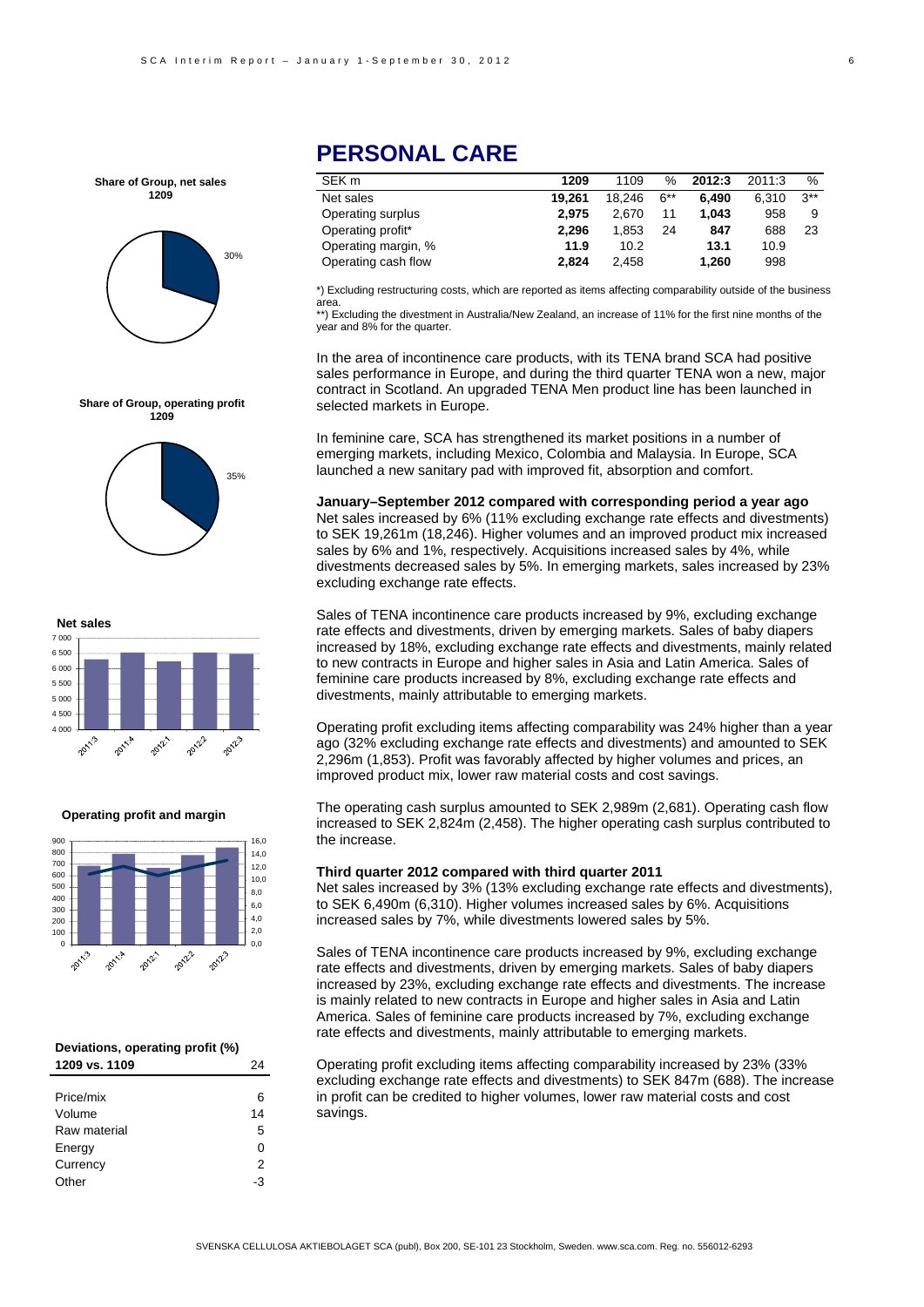

## **TISSUE**

| SEK <sub>m</sub>     | 1209   | 1109   | $\%$  | 2012:3 | 2011:3 | %      |
|----------------------|--------|--------|-------|--------|--------|--------|
| Net sales            | 29.915 | 28.838 | $4**$ | 11.333 | 9.951  | $14**$ |
| Operating surplus    | 4.775  | 3.653  | 31    | 1.834  | 1.338  | -37    |
| Operating profit*    | 3.221  | 2.104  | 53    | 1.275  | 809    | 58     |
| Operating margin, %* | 10.8   | 7.3    |       | 11.3   | 8.1    |        |
| Operating cash flow  | 4.128  | 1.889  |       | 1.579  | 994    |        |

\*) Excluding restructuring costs, which are reported as items affecting comparability outside of the business area.

\*\*) Excluding the divestment in Australia/New Zealand, an increase of 12% for the first nine months and 22% for the quarter.

On July 19 SCA completed its acquisition of Georgia-Pacific's European tissue business. The acquisition strengthens SCA's product offering and geographic presence in Europe and will generate substantial synergies.

In the away-from-home (AFH) tissue segment in North America, SCA has performed well with its Tork brand. In August, new products were launched in the premium segment, thereby strengthening the product portfolio.

**January–September 2012 compared with corresponding period a year ago**  Net sales increased by 4% (12% excluding exchange rate effects and divestments) to SEK 29,915m (28,838). Higher volumes and prices each increased sales by 2%. Acquisitions increased sales by 8%, while divestments decreased sales by 8%. Sales in emerging markets increased by 18%, excluding exchange rate effects.

Sales of consumer tissue increased by 15%, excluding exchange rate effects and divestments, mainly related to acquisitions in Europe and sales growth in Latin America.

Sales of AFH tissue increased by 9%, excluding exchange rate effects and divestments, mainly related to acquisitions in Europe.

Operating profit excluding items affecting comparability improved by 53% (53% excluding exchange rate effects and divestments) to SEK 3,221m (2,104). Higher prices, an improved product mix, higher volumes, cost savings and lower raw material costs contributed to the earnings improvement.

The operating cash surplus increased to SEK 4,826m (3,700). Operating cash flow increased to SEK 4,128m (1,889). The higher operating cash surplus and lower level of working capital contributed to the increase.

#### **Third quarter 2012 compared with third quarter 2011**

Net sales increased by 14% (26% excluding exchange rate effects and divestments), to SEK 11,333m (9,951). Higher volumes and prices each increased sales by 1%. Acquisitions increased sales by 24%, while divestments decreased sales by 8%. Exchange rate effects decreased sales by 4%.

Sales of consumer tissue increased by 31%, excluding exchange rate effects and divestments. The increase is attributable to acquisitions and strong sales growth in emerging markets.

Sales of AFH tissue increased by 22%, excluding exchange rate effects and divestments. The increase is mainly attributable to acquisitions.

Operating profit excluding items affecting comparability increased by 58% (67% excluding exchange rate effects and divestments), to SEK 1,275m (809). Acquisitions, higher prices, a changed product mix, lower raw material costs and cost savings had a favorable impact on earnings.

# **1209**

**Share of Group, operating profit**







#### **Operating profit and margin**



#### **Deviations, operating profit (%) 1209 vs. 1109** 53

| Price/mix    | 15 |
|--------------|----|
| Volume       | 6  |
| Raw material | 30 |
| Energy       | -1 |
| Currency     | 3  |
| Other        | U  |
|              |    |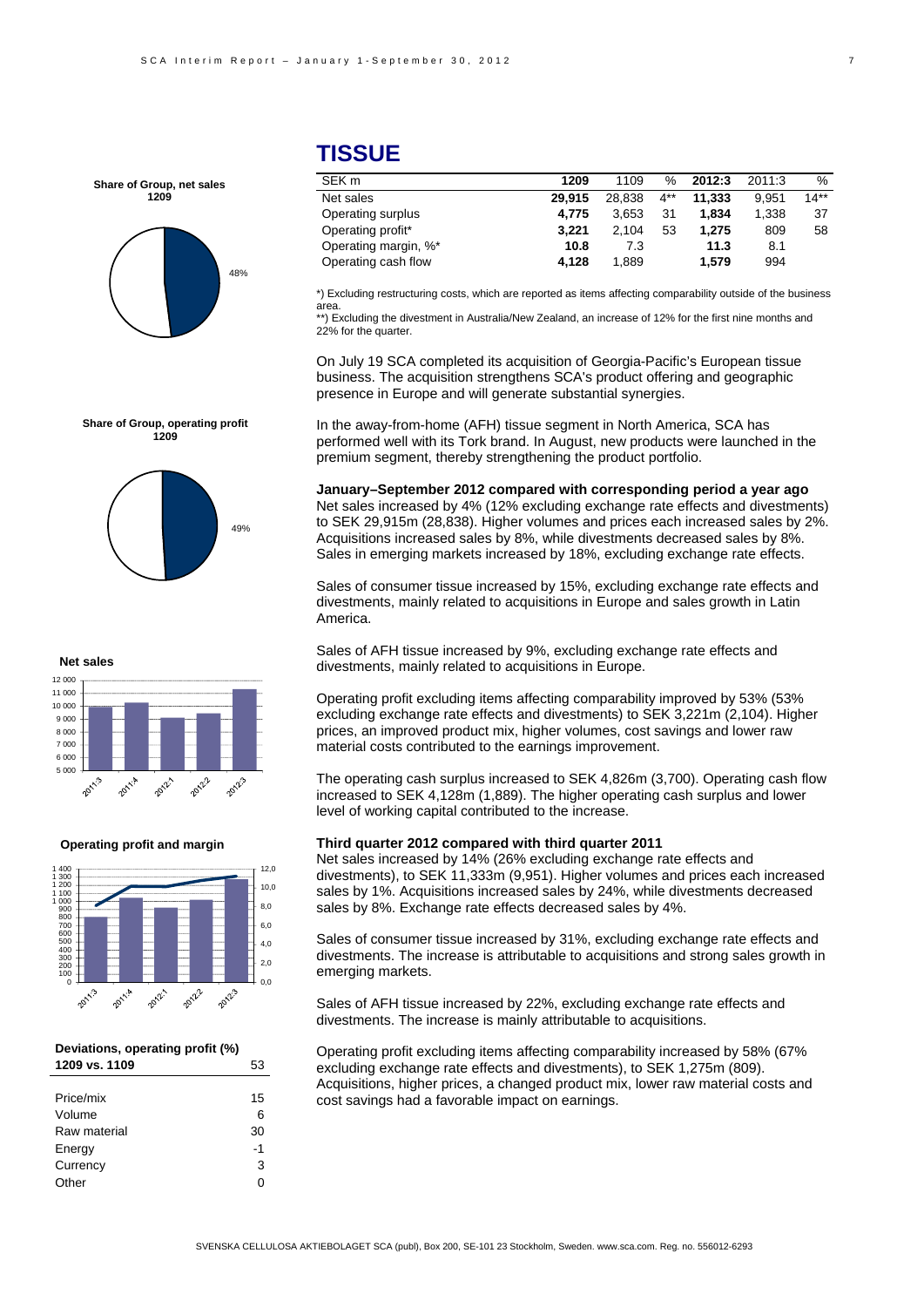**Share of Group, net sales 1209**



**Share of Group, operating profit 1209**





**Operating profit and margin**



#### **Deviations, operating profit (%) 1209 vs. 1109** -45

| Price/mix    | -45 |
|--------------|-----|
| Volume       | 2   |
| Raw material | 3   |
| Energy       | 2   |
| Currency     | O   |
| Other        | -8  |
|              |     |

*In the deviation analysis, the currency deviation was 0% and consisted of a translation effect. Including the exchange rate effects from transaction exposure, the total exchange rate effect was approximately -11% (SEK -210m), and with a corresponding change primarily in the Price/mix, the effect was -34%.* 

## **FOREST PRODUCTS**

| SEK <sub>m</sub>                               | 1209   | 1109   | %     | 2012:3 | 2011:3 | %     |
|------------------------------------------------|--------|--------|-------|--------|--------|-------|
| <b>Deliveries</b>                              |        |        |       |        |        |       |
| - Publication papers, thousand tonnes          | 1.164  | 1,190  | -2    | 398    | 410    | -3    |
| - Solid-wood products, thousand m <sup>3</sup> | 1.578  | 1,443  | 9     | 484    | 478    | 1     |
| - Kraftliner products, thousand tonnes         | 592    | 564    | 5     | 181    | 191    | -5    |
| - Pulp products, thousand tonnes               | 383    | 372    | 3     | 128    | 119    | 8     |
| Net sales                                      | 14.164 | 15.236 | $-7$  | 4.513  | 5.114  | $-12$ |
| Operating surplus                              | 2,222  | 3.130  | $-29$ | 677    | 1.024  | -34   |
| Operating profit*                              | 1,045  | 1.944  | -46   | 281    | 654    | $-57$ |
| Operating margin, %*                           | 7.4    | 12.8   |       | 6.2    | 12.8   |       |
| Operating cash flow                            | 1.069  | 1.429  |       | 583    | 902    |       |

\*) Excluding restructuring costs, which are reported as items affecting comparability outside of the business area.

After the end of the quarter, SCA divested its 50% shareholding in the UK-based newsprint facility Aylesford Newsprint, an operation that has run at loss in recent years. The divestment was carried out at a symbolic amount and gave rise to a book loss of SEK 850m with a negative cash flow effect of SEK 140m. The amount of SEK 850m was charged against third quarter earnings.

Kraftliner prices were raised at the end of the quarter, and the market balance is favorable.

In October SCA launched two new paper grades for advertising material, catalogs and magazines: GraphoInvent and GraphoSilk.

During the quarter, a new-investment decision was made for two wind farms within the framework of SSVAB, the wind power company that SCA owns jointly with Statkraft. The decision involves an investment of SEK 6bn, which will be financed by Statkraft. This means that decisions have been made on four of a total of seven wind farms, corresponding to slightly more than half of SSVAB's total, planned electricity generation of 3,000 GWh. The wind farms in this part of the project will be commissioned in stages in 2014 and 2015.

### **January–September 2012 compared with corresponding period a year ago**

Net sales decreased by 7% to SEK 14,164m (15,236). Acquisitions increased sales by 1%. Lower prices and exchange rate effects decreased sales by 8%.

Sales of publication paper decreased as a result of lower volumes and lower prices. Sales of kraftliner decreased as a result of lower prices that were not fully compensated by higher volumes. Sales of solid-wood products and pulp decreased as a result of lower prices.

Operating profit excluding items affecting comparability decreased by 46% to SEK 1,045m (1,944). The lower profit is mainly attributable to lower prices and exchange rate effects in all product categories.

The operating cash surplus was SEK 1,661m (2,602), and operating cash flow totaled SEK 1,069m (1,429).

#### **Third quarter 2012 compared with third quarter 2011**

Net sales decreased by 12% to SEK 4,513m (5,114). Lower prices and exchange rate effects decreased sales by 10%. Lower volumes decreased sales by 3%. Acquisitions had a favorable impact on sales by 1%.

Sales of publication paper and kraftliner decreased as a result of lower prices and volumes. Sales of solid-wood products were level with the same period a year ago. Sales of pulp decreased as a result of lower prices that were not fully compensated by higher volumes.

Operating profit excluding items affecting comparability decreased by 57%, to SEK 281m (654). The decrease in profit is attributable to lower prices and exchange rate effects in all product categories.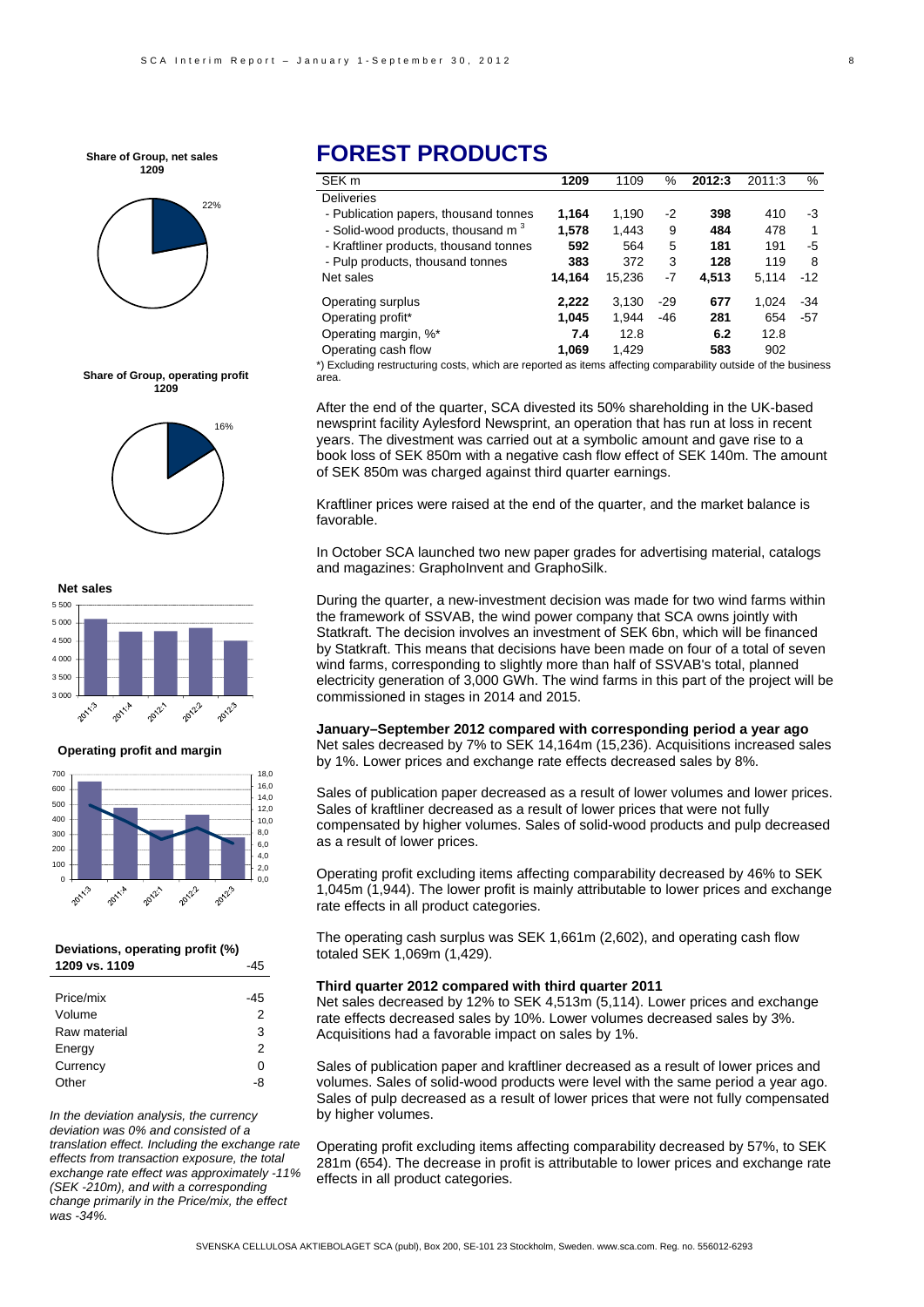### **SHARE DISTRIBUTION**

| September 30, 2012          | Class A    | Class B     | Total       |
|-----------------------------|------------|-------------|-------------|
| Registered number of shares | 95.647.667 | 609.462.427 | 705.110.094 |
| - of which treasury shares  |            | 2.767.605   | 2,767,605   |

At the end of the period, the proportion of Class A shares was 13.6%. During the third quarter, at the request of shareholders a total of 17,082 Class A shares were converted to Class B shares. The total number of votes in the company thereafter is 1,565,939,097.

### **RISKS AND UNCERTAINTIES**

SCA's risk exposure and risk management are described on pages 58–63 of the 2011 Annual Report. No significant changes have taken place that have affected the reported risks.

Risks in conjunction with company acquisitions are analyzed in the due diligence processes that SCA carries out prior to all acquisitions. In cases where acquisitions have been carried out that may affect the assessment of SCA's risk exposure, these are described under the heading "Other events" in interim reports.

#### **Risk management processes**

SCA's board decides on the Group's strategic direction, based on recommendations made by Group management. Responsibility for the long-term, overall management of strategic risks corresponds to the company's delegation structure, from the Board to the CEO and from the CEO to the business unit heads. This means that most operational risks are managed by SCA's business units at the local level, but that they are coordinated when considered necessary. The tools used in this coordination consist primarily of the business units' regular reporting and the annual strategy process, where risks and risk management are a part of the process.

SCA's financial risk management is centralized, as is the Group's internal bank for the Group companies' financial transactions and management of the Group's energy risks. Financial risks are managed in accordance with the Group's finance policy, which is adopted by SCA's board and which – together with SCA's energy risk policy – makes up a framework for risk management. Risks are aggregated and followed up on a regular basis to ensure compliance with these guidelines. SCA has also centralized other risk management.

SCA has a staff function for internal audit, which monitors compliance in the organization with the Group's policies.

## **RELATED PARTY TRANSACTIONS**

No transactions have been carried out between SCA and related parties that had a material impact on the company's financial position and results of operations.

### **ACCOUNTING PRINCIPLES**

This interim report has been prepared in accordance with IAS 34 and recommendation RFR 1 of the Swedish Financial Reporting Board (RFR), and with regard to the Parent Company, RFR 2. The accounting principles applied correspond to those described in the 2011 Annual Report, except for with respect to a number of minor amendments to existing standards and new interpretations that took effect on January 1, 2012. These are judged to not have any material effect on the Group's or the Parent Company's result of operations, financial position or disclosures.

On June 30 SCA's packaging operations were divested, excluding the kraftliner operations in Sweden, to the packaging company DS Smith. Based on this, the operations that were divested have been classified and reported as a disposal group held for sale, in accordance with IFRS 5. In calculations of the disposal group's profit for the period as well as assets, liabilities and cash flow, SCA has used the same accounting principles as for the rest of the Group, with certain, special additions, which are reported on in this section. The reported tax expense and deferred tax are based on what has been calculated for the respective units, with applicable adjustments for the disposal group and the rest of the Group as a whole. This approach has also been applied for items in net financial income and expense. Other items have been calculated and classified on the same basis as for the rest of the SCA Group.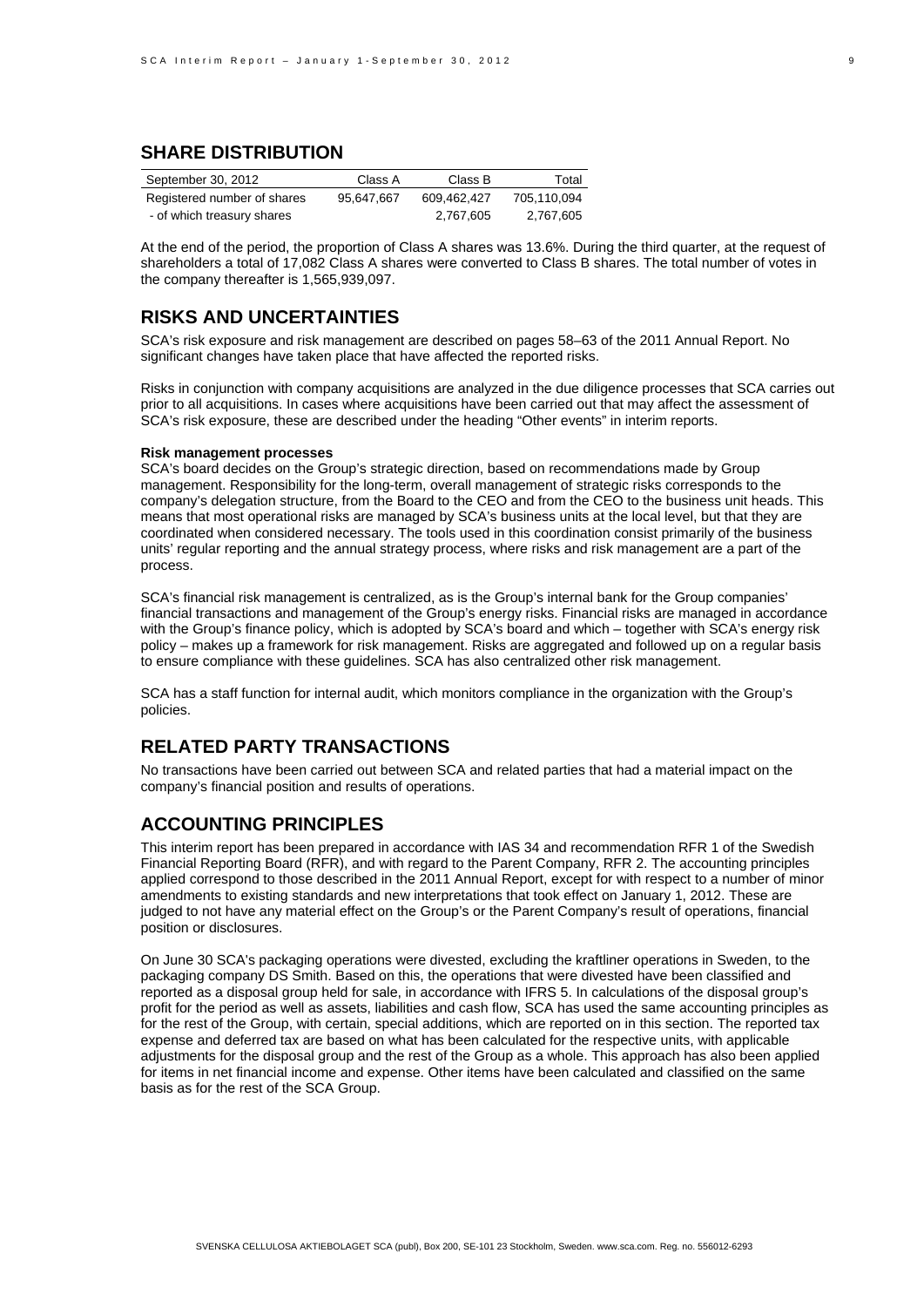## **FUTURE REPORTS**

The year-end report for 2012 will be published on January 24.

### **INVITATION TO Q3 PRESS CONFERENCE**

Media and analysts are invited to a press conference, where this interim report will be presented by Jan Johansson, President and CEO of SCA.

Time: Thursday, October 18, 2012, at 10.00 CET Location: New York conference room, World Trade Center, Stockholm, Sweden

The presentation will be webcast at www.sca.com. To participate, call: +44-(0)207 1620 177, +1 (334) 323-6203, or +46-(0)8-505 201 14.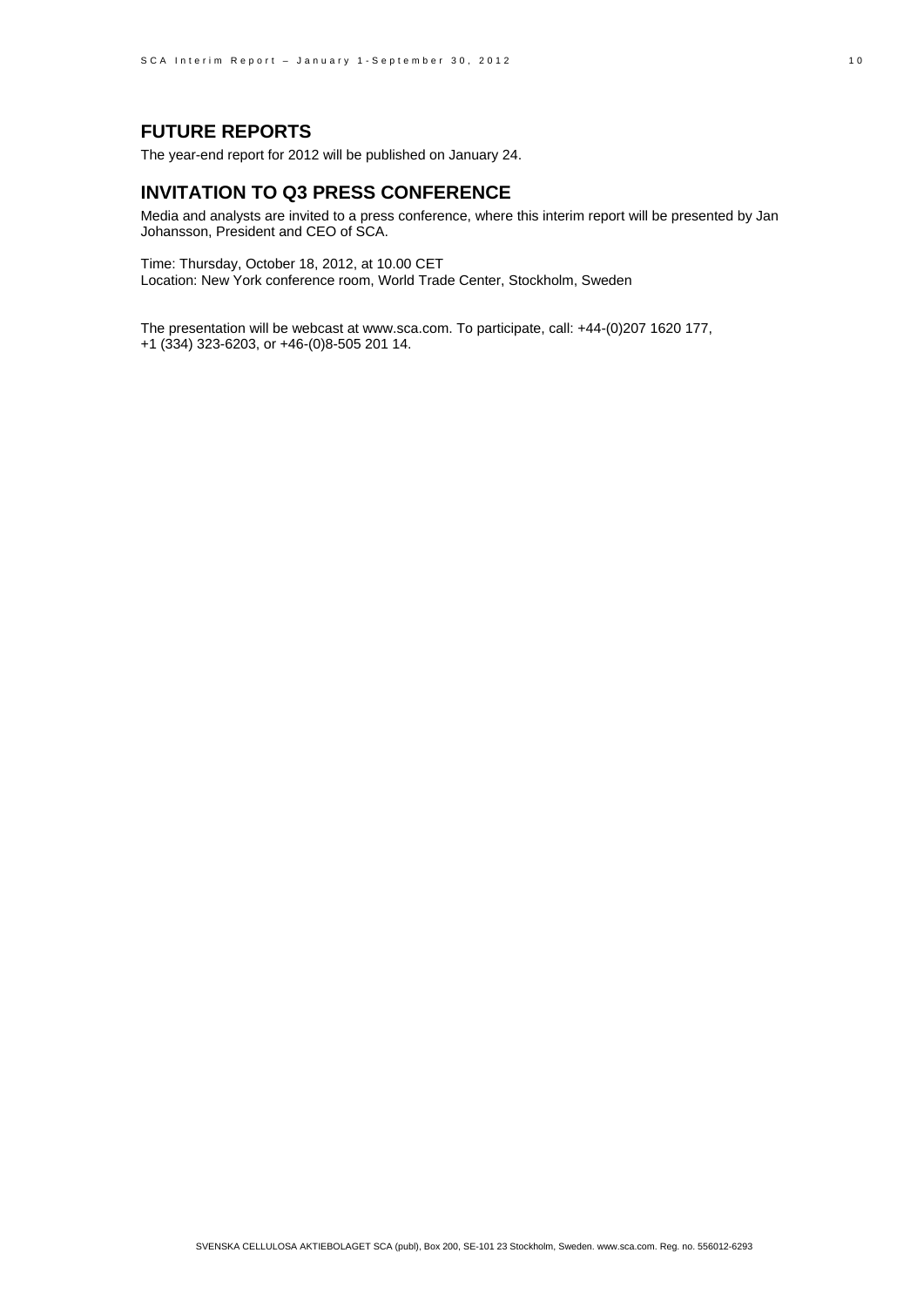## **OPERATING CASH FLOW ANALYSIS**

| SEK <sub>m</sub>                             | 1209      | 1109      |
|----------------------------------------------|-----------|-----------|
| Operating cash surplus                       | 9.160     | 8,668     |
| Change in working capital                    | 430       | $-799$    |
| Current capital expenditures, net            | $-1,769$  | $-2,142$  |
| Restructuring costs, etc.                    | $-623$    | $-401$    |
| Operating cash flow                          | 7,198     | 5,326     |
|                                              |           |           |
| <b>Financial items</b>                       | $-971$    | $-958$    |
| Income taxes paid                            | $-687$    | $-620$    |
| Other                                        | 67        | 54        |
| Cash flow from current operations            | 5,607     | 3,802     |
|                                              |           |           |
| Acquisitions                                 | $-14,709$ | $-932$    |
| Strategic capital expenditures, fixed assets | $-1,363$  | $-1,057$  |
| <b>Divestments</b>                           | 17,763    | $\Omega$  |
| Cash flow before dividend                    | 7,298     | 1,813     |
| Dividend                                     | $-2,982$  | $-2,842$  |
| Cash flow after dividend                     | 4,316     | $-1,029$  |
| Net cash flow from disposal group            | 468       | 583       |
| Net cash flow                                | 4,784     | $-446$    |
|                                              |           |           |
| Net debt at the start of the period*         | $-36,648$ | $-34,406$ |
| Net cashflow                                 | 4.784     | $-446$    |
| Remeasurement to equity                      | $-2,027$  | $-3,677$  |
| Currency effects                             | 21        | 69        |
| Net debt at the end of the period            | $-33,870$ | $-38,460$ |
|                                              |           |           |
| Debt/equity ratio                            | 0.59      | 0.58      |
| Debt payment capacity, %                     | 39        | 37        |
|                                              |           |           |

\* Including disposal group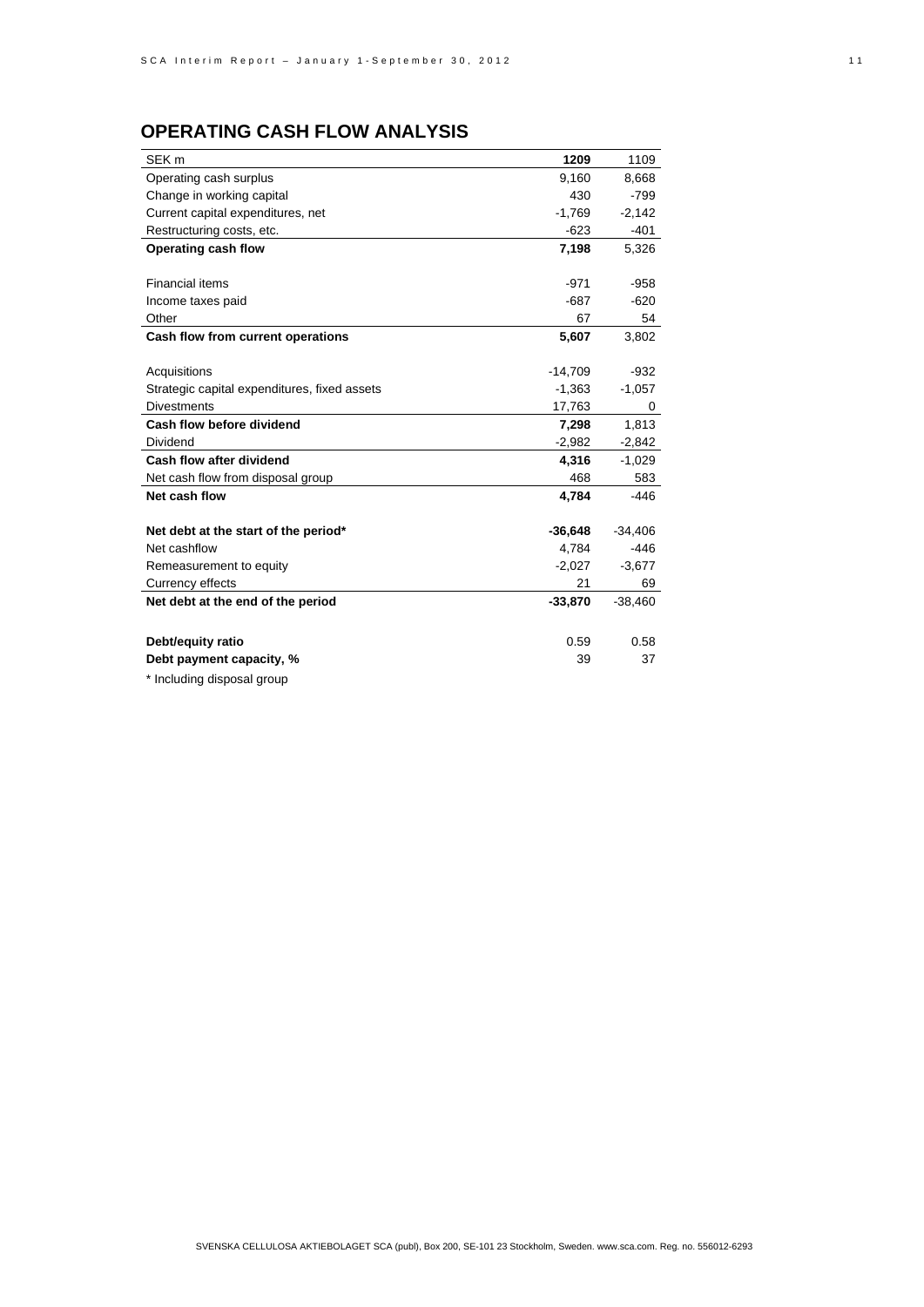## **CASH FLOW STATEMENT**

| SEK <sub>m</sub>                                           | 1209     | 1109     | 1209*  | 1109*  |
|------------------------------------------------------------|----------|----------|--------|--------|
|                                                            |          |          |        |        |
| <b>Operating activities</b>                                |          |          |        |        |
| Profit before tax                                          | 4,491    | 5,417    |        |        |
| Adjustment for non-cash items <sup>1</sup>                 | 4,229    | 3,655    |        |        |
|                                                            | 8,720    | 9,072    |        |        |
| Paid tax                                                   | $-797$   | $-720$   |        |        |
| Cash flow from operating activities                        |          |          |        |        |
| before changes in working capital                          | 7,923    | 8,352    |        |        |
| Cash flow from changes in working capital                  |          |          |        |        |
| Change in inventories                                      | 220      | -412     |        |        |
| Change in operating receivables                            | $-1,182$ | $-1,040$ |        |        |
| Change in operating liabilities                            | 1,180    | -92      |        |        |
| Cash flow from operating activities                        | 8,141    | 6,808    | 764    | 805    |
|                                                            |          |          |        |        |
| <b>Investing activities</b>                                |          |          |        |        |
| Acquisition of operations                                  | -14,307  | -933     |        |        |
| Sold operations                                            | 17,033   | 34       |        |        |
| Acquisition tangible and intangible assets                 | $-3,629$ | $-3,839$ |        |        |
| Sale of tangible assets                                    | 207      | 161      |        |        |
| Payment of loans to external parties                       | $-101$   | $-171$   |        |        |
| Cash flow from investing activities                        | -797     | $-4,748$ | $-321$ | $-445$ |
|                                                            |          |          |        |        |
| <b>Financing activities</b>                                |          |          |        |        |
| Borrowings                                                 | 0        | 1,838    |        |        |
| Amortization of debt                                       | $-4,728$ | 0        |        |        |
| Dividends paid                                             | $-2,984$ | $-2,844$ |        |        |
| Cash flow from financing activities                        | -7,712   | $-1,006$ | $-41$  | $-343$ |
|                                                            |          |          |        |        |
| Cash flow for the period                                   | -368     | 1,054    | 402    | 17     |
| Cash and cash equivalents at the beginning of the year     | 2,752    | 1,866    |        |        |
| Exchange differences in cash and cash equivalents          | -61      | -3       |        |        |
| Cash and cash equivalents at the end of the period         | 2,323    | 2,917    |        |        |
| *Of which, the packaging operations divested June 2012.    |          |          |        |        |
|                                                            |          |          |        |        |
|                                                            |          |          |        |        |
| Reconciliation with operating cash flow analysis           |          |          |        |        |
|                                                            |          |          |        |        |
| Cash flow for the period                                   | -368     | 1,054    |        |        |
| Deducted items:                                            |          |          |        |        |
| Payment of loans to external parties                       | 101      | 171      |        |        |
| <b>Borrowings</b>                                          | 0        | $-1,838$ |        |        |
| Amortization of debt                                       | 4,728    | 0        |        |        |
| <b>Added items:</b>                                        |          |          |        |        |
| Net debt in acquired and divested operations               | 323      | 187      |        |        |
| <b>Accrued interest</b>                                    | 0        | -18      |        |        |
| Investments through finance leases                         | 0        | -2       |        |        |
| Net cash flow according to operating cash flow analysis    | 4,784    | -446     |        |        |
|                                                            |          |          |        |        |
|                                                            |          |          |        |        |
|                                                            |          |          |        |        |
| Depreciation and impairment, fixed assets                  | 4,131    | 4,584    |        |        |
| Fair-value measurement/net growth of forest assets         | -564     | $-527$   |        |        |
| Unpaid related to efficiency programs                      | 1,337    | 98       |        |        |
| Payments related to efficiency programs already recognized | $-249$   | $-380$   |        |        |
| Other                                                      | -426     | $-120$   |        |        |
| Total                                                      | 4,229    | 3,655    |        |        |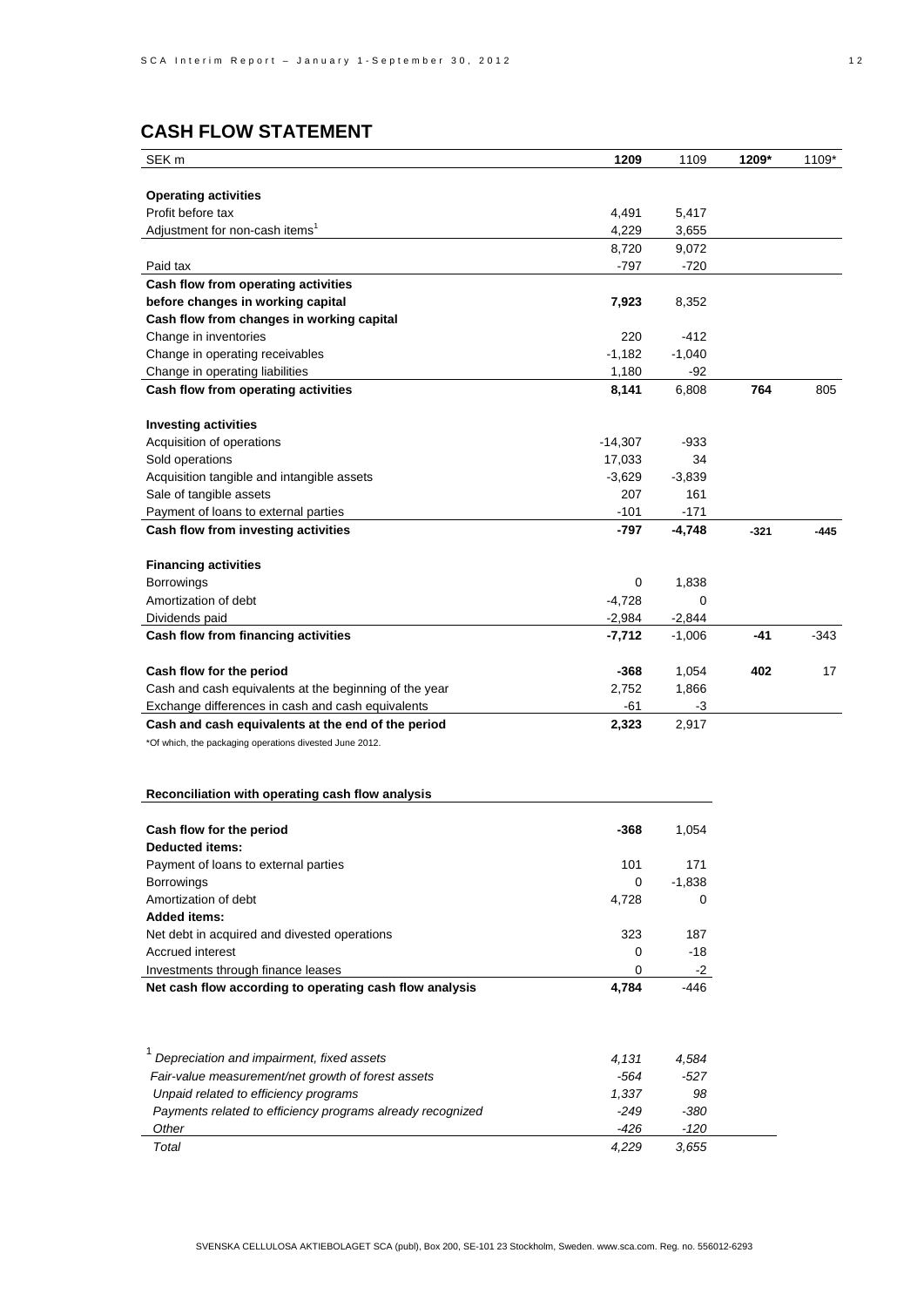## **CONSOLIDATED INCOME STATEMENT, according to IAS 34 and IFRS 5**

All lines except for the net profit line are excluding the packaging operations sold

| $\sim$ m intestessed for the field profit integret excluding the packaging operations sold |           |             |           |          |                |
|--------------------------------------------------------------------------------------------|-----------|-------------|-----------|----------|----------------|
| SEK m                                                                                      | 2012:3    | 2011:3      | 2012:2    | 1209     | 1109           |
| <b>Net sales</b>                                                                           | 22,200    | 20,756      | 20,273    | 61,963   | 60,402         |
| Cost of goods sold 1                                                                       | $-17,038$ | $-15,879$   | $-15,131$ | -46,838  | $-45,975$      |
| <b>Gross profit</b>                                                                        | 5,162     | 4,877       | 5,142     | 15,125   | 14,427         |
| Sales, general and administration <sup>1</sup>                                             | $-2,955$  | $-2,877$    | $-3,019$  | $-8,966$ | -8,894         |
| Items affecting comparability <sup>2</sup>                                                 | $-1,031$  | $-152$      | $-260$    | $-1,441$ | $-152$         |
| Share in profits of associates                                                             | 78        | 22          | -18       | 65       | 66             |
| <b>Operating profit</b>                                                                    | 1,254     | 1,870       | 1,845     | 4,783    | 5,447          |
| <b>Financial items</b>                                                                     | $-324$    | -361        | $-316$    | $-971$   | -958           |
| Profit before tax                                                                          | 930       | 1,509       | 1,529     | 3,812    | 4,489          |
| Tax                                                                                        | -560      | $-403$      | -445      | $-1,396$ | $-1,115$       |
| Net profit for the period continued operations                                             | 370       | 1,106       | 1,084     | 2,416    | 3,374          |
| Net profit for the period from disposal group                                              | 0         | 178         | 234       | 503      | 635            |
| Net profit for the period                                                                  | 370       | 1,284       | 1,318     | 2,919    | 4,009          |
|                                                                                            |           |             |           |          |                |
| Earnings attributable to:                                                                  |           |             |           |          |                |
| Owners of the parent                                                                       | 356       | 1,276       | 1,298     | 2,870    | 3,980          |
| Non-controlling interests                                                                  | 14        | 8           | 20        | 49       | 29             |
| Earnings per share, SEK - owners of the parent total operations                            |           |             |           |          |                |
| - before dilution effects                                                                  | 0.51      | 1.82        | 1.85      | 4.09     | 5.66           |
| - after dilution effects                                                                   | 0.51      | 1.82        | 1.85      | 4.09     | 5.66           |
|                                                                                            |           |             |           |          |                |
| Earnings per share, SEK - owners of the parent continued operations                        |           |             |           |          |                |
| - before dilution effects                                                                  | 0.51      | 1.56        | 1.51      | 3.37     | 4.76           |
| - after dilution effects                                                                   | 0.51      | 1.56        | 1.51      | 3.37     | 4.76           |
| <b>Calculation of earnings per share</b>                                                   | 2012:3    | 2011:3      | 2012:2    | 1209     | 1109           |
| Earnings attributable to owners of the parent                                              | 356       | 1,276       | 1,298     | 2,870    | 3,980          |
|                                                                                            |           |             |           |          |                |
| Average no. of shares before dilution, millions                                            | 702.3     | 702.3       | 702.3     | 702.3    | 702.3          |
| Average no. of shares after dilution                                                       | 702.3     | 702.3       | 702.3     | 702.3    | 702.3          |
| <sup>1</sup> Of which, depreciation                                                        | -1,270    | $-1,213$    | $-1,201$  | $-3,624$ | $-3,684$       |
| <sup>2</sup> Distribution of items affecting comparability                                 |           |             |           |          |                |
| Distribution of restructuring costs, etc.                                                  |           |             |           |          |                |
| Cost of goods sold                                                                         | $-35$     | $-107$      | $-10$     | -47      | $-107$         |
| Sales, general and administration                                                          | $-159$    | -45         | $-250$    | -557     | -45            |
|                                                                                            | -837      | $\mathbf 0$ |           | -837     |                |
| Impairment, etc.                                                                           |           |             | 0         |          | $\overline{0}$ |
| Total items affecting comparability                                                        | $-1,031$  | $-152$      | -260      | $-1,441$ | -152           |
| <b>Gross margin</b>                                                                        | 23.3      | 23.5        | 25.4      | 24.4     | 23.9           |
| Operating margin                                                                           | 5.6       | 9.0         | 9.1       | 7.7      | 9.0            |
| Financial net margin                                                                       | $-1.5$    | $-1.7$      | $-1.6$    | $-1.6$   | $-1.6$         |
| Profit margin                                                                              | 4.2       | 7.3         | 7.5       | 6.1      | 7.4            |
| Tax                                                                                        | $-2.5$    | $-1.9$      | $-2.2$    | $-2.3$   | $-1.8$         |
| Net margin <sup>1</sup>                                                                    | 1.7       | 5.3         | 5.3       | 3.8      | 5.6            |
| <sup>1</sup> Excluding Net profit for the period from disposal group                       |           |             |           |          |                |
|                                                                                            |           |             |           |          |                |
| Excluding items affecting comparability:                                                   | 2012:3    | 2011:3      | 2012:2    | 1209     | 1109           |
| Gross margin                                                                               | 23.3      | 23.5        | 25.4      | 24.4     | 23.9           |
| Operating margin                                                                           | 10.3      | 9.7         | 10.4      | 10.0     | 9.3            |
| Financial net margin                                                                       | $-1.5$    | $-1.7$      | $-1.6$    | $-1.6$   | $-1.6$         |
| Profit margin                                                                              | 8.8       | 8.0         | 8.8       | 8.4      | 7.7            |
| Tax                                                                                        | $-2.7$    | $-2.1$      | $-2.4$    | $-2.4$   | $-1.9$         |
| Net margin <sup>1</sup>                                                                    | 6.1       | 5.9         | 6.4       | 6.0      | 5.8            |
|                                                                                            |           |             |           |          |                |

<sup>1</sup> Excluding Net profit for the period from disposal group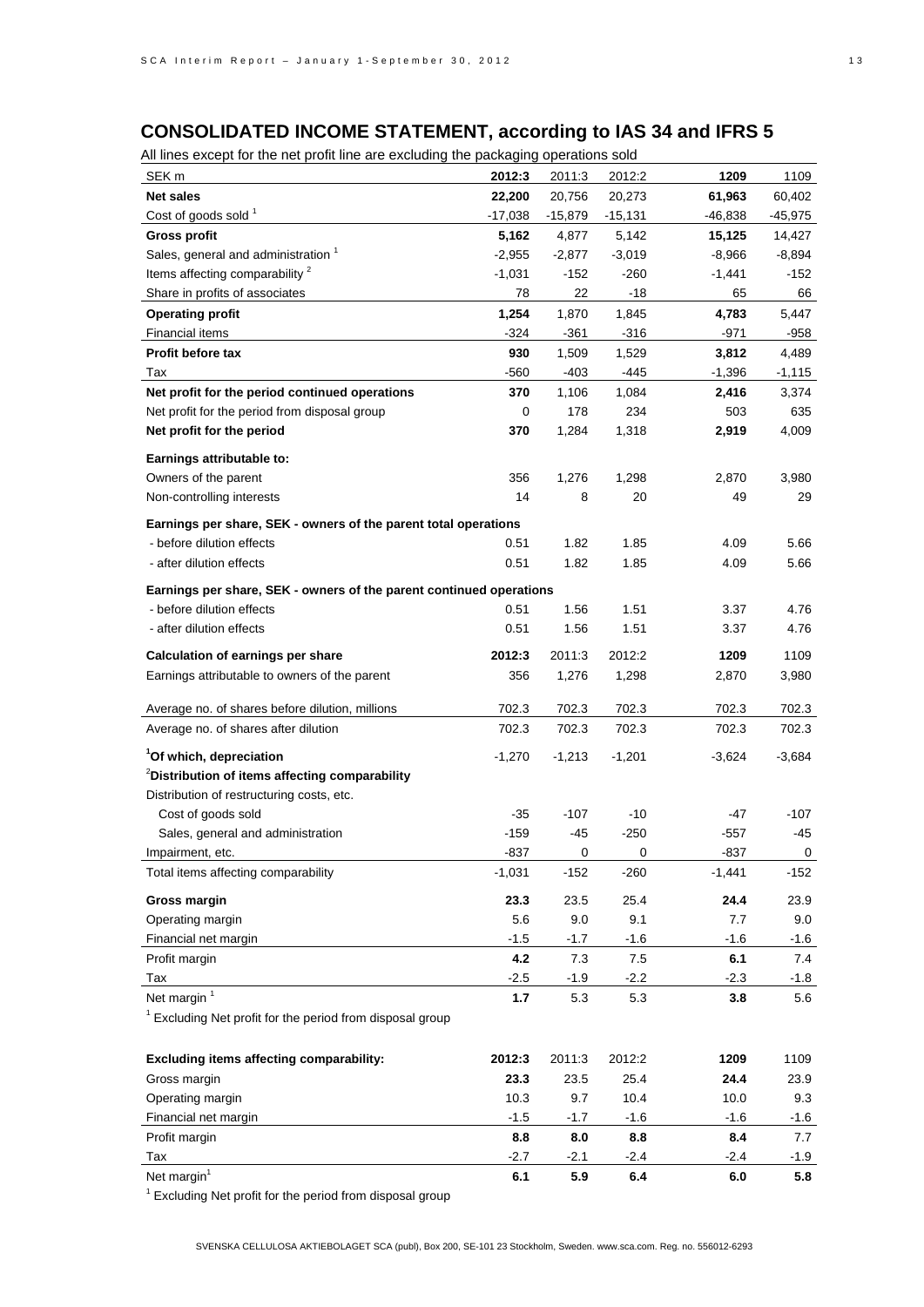## **CONSOLIDATED STATEMENT OF COMPREHENSIVE INCOME**

| SEK <sub>m</sub>                                                  | 2012:3   | 2011:3   | 2012:2   | 1209     | 1109     |
|-------------------------------------------------------------------|----------|----------|----------|----------|----------|
| Profit for the period                                             | 370      | 1,284    | 1,318    | 2,919    | 4,009    |
| Other comprehensive income for the period                         |          |          |          |          |          |
| Actuarial gains/losses on defined benefit pension plans           | $-508$   | $-3,122$ | $-1,257$ | $-2,173$ | $-3,580$ |
| Available-for-sale financial assets                               | 58       | $-366$   | $-116$   | 132      | -464     |
| Cash flow hedges                                                  | 38       | $-134$   | $-109$   | 46       | $-270$   |
| Exchange differences on translating foreign operations            | $-2,895$ | 1,299    | -586     | -4,346   | 1,424    |
| Gains/losses from hedges of net investments in foreign operations | 1,397    | $-689$   | 107      | 2,027    | $-1,097$ |
| Income tax relating to components of other comprehensive income   | $-31$    | 791      | 442      | 449      | 1,012    |
| Other comprehensive income for the period, net of tax             | $-1,941$ | $-2,221$ | $-1,519$ | $-3,865$ | $-2,975$ |
| Total comprehensive income for the period                         | $-1,571$ | $-937$   | $-201$   | -946     | 1,034    |
| Total comprehensive income attributable to:                       |          |          |          |          |          |
| Owners of the parent                                              | $-1,562$ | -957     | 819      | $-963$   | 984      |
| Non-controlling interests                                         | -9       | 20       | $-1,020$ | 17       | 50       |

## **CONSOLIDATED STATEMENT OF CHANGES IN EQUITY**

| SEK <sub>m</sub>                          | 1209     | 1109     |
|-------------------------------------------|----------|----------|
| Attributable to owners of the parent      |          |          |
| Opening balance, January 1                | 60,752   | 67,255   |
| Total comprehensive income for the period | $-963$   | 984      |
| Dividend                                  | $-2,950$ | $-2,809$ |
| Revaluation of non-controlling interests  | -3       | $-3$     |
| <b>Closing balance</b>                    | 56,836   | 65,427   |
| <b>Non-controlling interests</b>          |          |          |
| Opening balance, January 1                | 539      | 566      |
| Total comprehensive income for the period | 17       | 50       |
| Dividend                                  | $-34$    | $-35$    |
| Change in Group composition               | $-7$     | $\Omega$ |
| <b>Closing balance</b>                    | 515      | 581      |
| Total equity, closing balance             | 57,351   | 66,008   |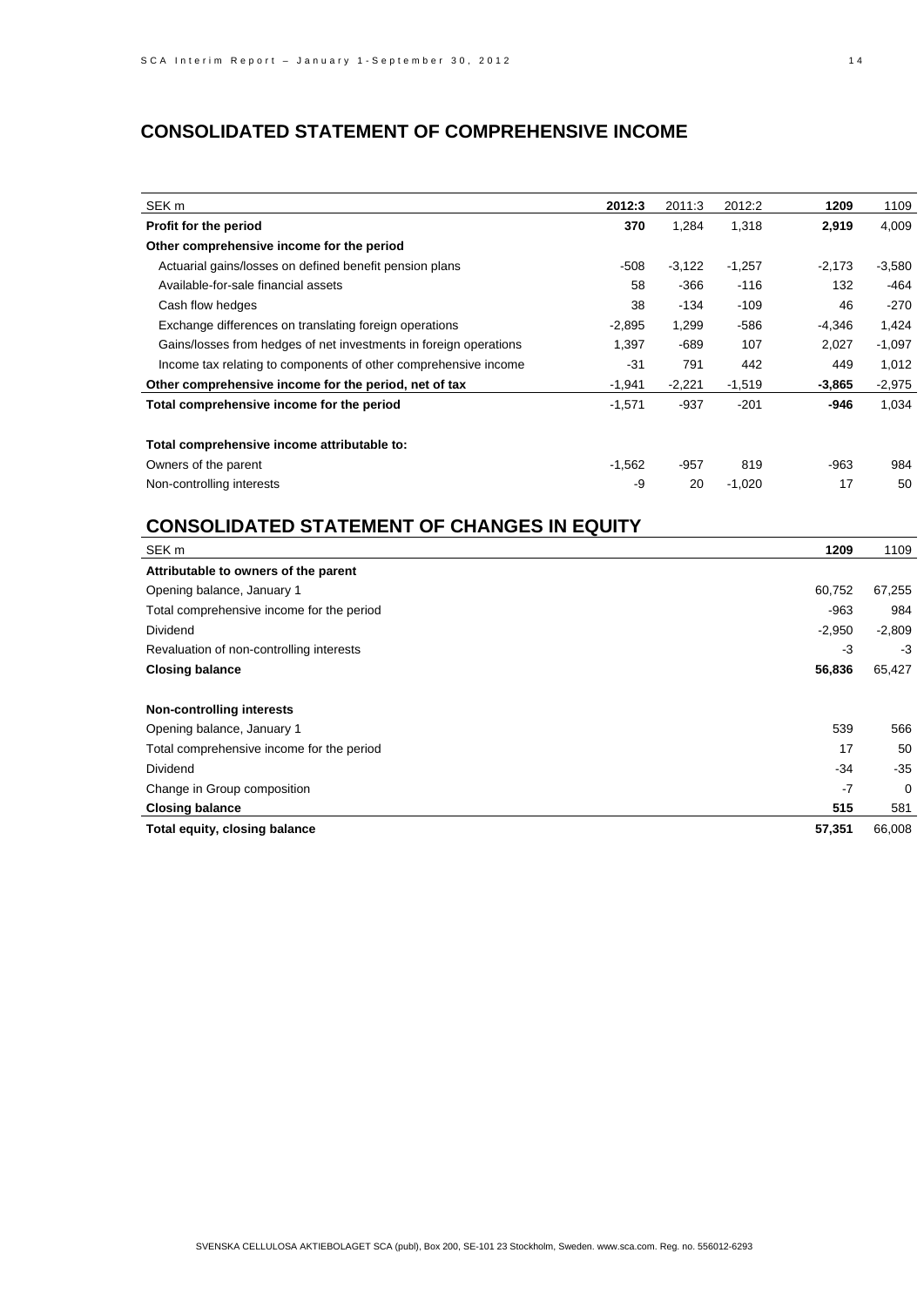## **CONSOLIDATED BALANCE SHEET**

| SEK <sub>m</sub>                                                                 | <b>September 30, 2012</b> | December 31, 2011 |
|----------------------------------------------------------------------------------|---------------------------|-------------------|
| <b>Assets</b>                                                                    |                           |                   |
| Goodwill                                                                         | 11,109                    | 9,433             |
| Other intangible assets                                                          | 6,020                     | 2,629             |
| Tangible assets                                                                  | 74,429                    | 69,328            |
| Shares and participations                                                        | 2,514                     | 1,136             |
| Non-current financial assets                                                     | 2,347                     | 2,083             |
| Other non-current receivables                                                    | 1,021                     | 902               |
| <b>Total non-current assets</b>                                                  | 97,440                    | 85,511            |
|                                                                                  |                           |                   |
| Operating receivables and inventories                                            | 28,614                    | 25,577            |
| Current financial assets                                                         | 208                       | 292               |
| Non-current assets held for sale                                                 | 802                       | 3,379*            |
| Cash and cash equivalents                                                        | 2,323                     | 2,644             |
| <b>Total current assets</b>                                                      | 31,947                    | 31,892            |
| Assets in disposal group held for sale                                           | 0                         | 21,601**          |
| <b>Total assets</b>                                                              | 129,387                   | 139,004           |
|                                                                                  |                           |                   |
| <b>Equity</b>                                                                    |                           |                   |
| Owners of the parent                                                             | 56,836                    | 60,752            |
| Non-controlling interests<br><b>Total equity</b>                                 | 515<br>57,351             | 539<br>61,291     |
|                                                                                  |                           |                   |
| <b>Liabilities</b><br>Provisions for pensions                                    | 5,174                     | 3,301             |
| Other provisions                                                                 | 10,492                    | 9,350             |
| Non-current financial liabilities                                                | 25,351                    | 27,711            |
| Other non-current liabilities<br><b>Total non-current liabilities</b>            | 984<br>42,001             | 857<br>41,219     |
|                                                                                  |                           |                   |
| Current financial liabilities <sup>1</sup>                                       | 8,076                     | 9,266             |
| Other current liabilities                                                        | 21,959                    | 19,627            |
| <b>Total current liabilities</b>                                                 | 30,035                    | 28,893            |
| Liabilities in disposal group held for sale                                      | 0                         | 7,601**           |
| <b>Total liabilities</b>                                                         | 72,036                    | 77,713            |
| <b>Total equity and liabilities</b>                                              | 129,387                   | 139,004           |
| 'Committed credit lines amount to SEK 17,182m of which unutilized SEK 17,182m.   |                           |                   |
| Mainly assets in Australia/New Zealand                                           |                           |                   |
| Disposal of packaging operations                                                 |                           |                   |
|                                                                                  |                           |                   |
| Debt/equity ratio<br>Visible equity/assets ratio                                 | 0.59<br>44%               | 0.60<br>44%       |
| Return on capital employed                                                       | 8%                        | 4%                |
| Return on equity                                                                 | 7%                        | 1%                |
| <b>Excluding items affecting comparability:</b>                                  |                           |                   |
| Return on capital employed                                                       | 10%                       | 9%                |
| Return on equity                                                                 | 10%                       | 9%                |
|                                                                                  |                           |                   |
| Capital employed<br>- of which working capital                                   | 91,221<br>7,493           | 82,745<br>6,816   |
|                                                                                  |                           |                   |
| Provisions for restructuring costs are included in the balance sheet as follows: |                           |                   |
| - Other provisions*                                                              | 369                       | 329               |
| - Operating liabilities<br>*) of which, provision for tax risks                  | 324<br>247                | 396<br>247        |
|                                                                                  |                           |                   |
| Net debt                                                                         | 33,870                    | 36,648***         |
| <b>Total Equity</b>                                                              | 57,351                    | 61,291            |
| ***) including disposal group                                                    |                           |                   |

SVENSKA CELLULOSA AKTIEBOLAGET SCA (publ), Box 200, SE-101 23 Stockholm, Sweden. www.sca.com. Reg. no. 556012-6293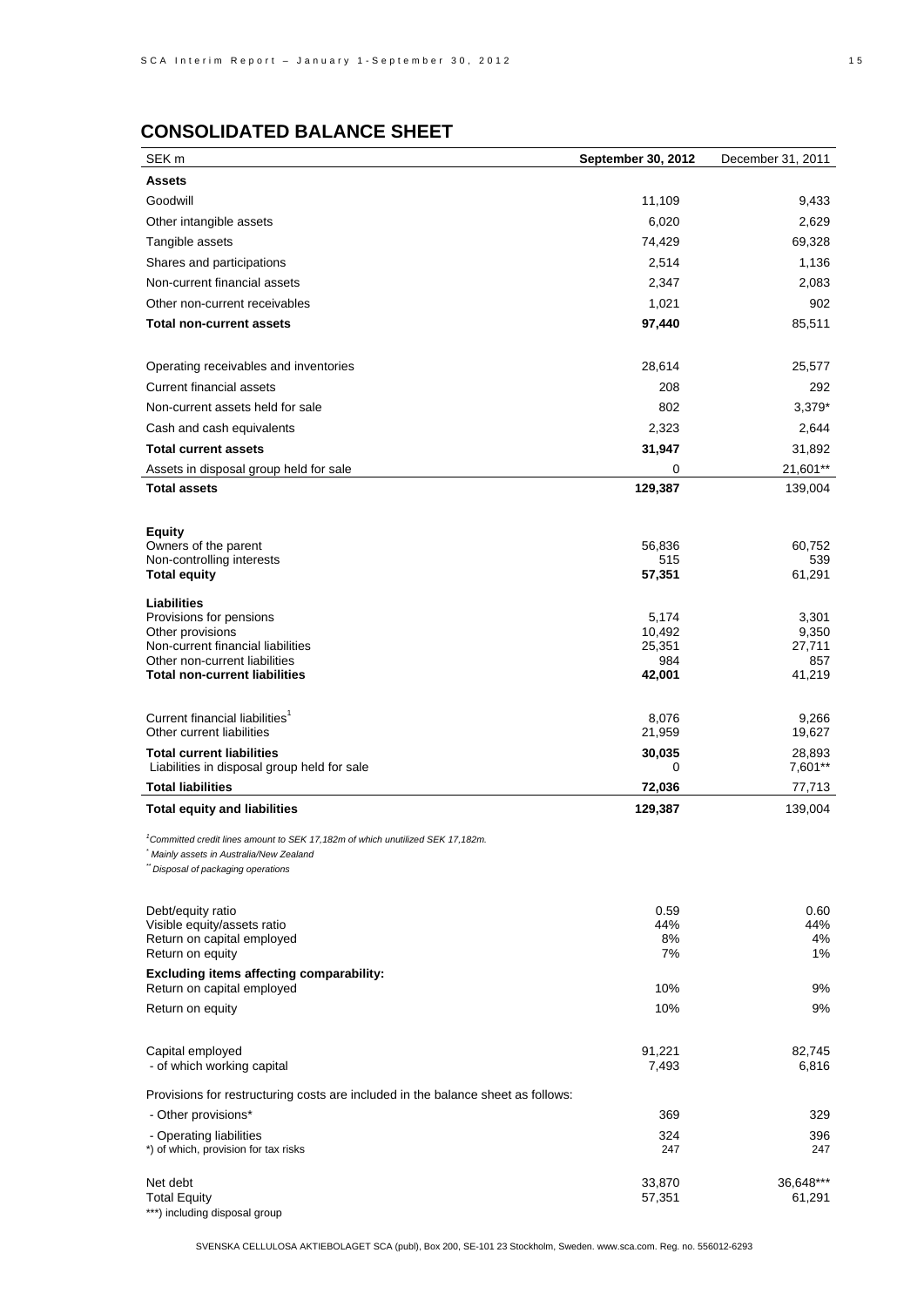## **NET SALES**

| SEK <sub>m</sub>       | 1209     | 1109     | 2012:3 | 2012:2   | 2012:1   | 2011:4   | 2011:3 | 2011:2 |
|------------------------|----------|----------|--------|----------|----------|----------|--------|--------|
| <b>Personal Care</b>   | 19.261   | 18.246   | 6.490  | 6.530    | 6.241    | 6.529    | 6.310  | 6.116  |
| Tissue                 | 29.915   | 28.838   | 11.333 | 9.461    | 9.121    | 10.280   | 9.951  | 9,609  |
| <b>Forest Products</b> | 14.164   | 15.236   | 4.513  | 4.868    | 4.783    | 4.767    | 5.114  | 5.322  |
| Other                  | 1.046    | 1.488    | 248    | 418      | 380      | 393      | 510    | 510    |
| Intra-group deliveries | $-2.423$ | $-3.406$ | -384   | $-1.004$ | $-1.035$ | $-1.034$ | -1.129 | -1.142 |
| <b>Total net sales</b> | 61.963   | 60.402   | 22.200 | 20.273   | 19,490   | 20.935   | 20.756 | 20.415 |

## **OPERATING PROFIT**

| SEK <sub>m</sub>                                                             | 1209     | 1109     | 2012:3   | 2012:2 | 2012:1 | 2011:4   | 2011:3 | 2011:2      |
|------------------------------------------------------------------------------|----------|----------|----------|--------|--------|----------|--------|-------------|
| <b>Personal Care</b>                                                         | 2,296    | 1,853    | 847      | 781    | 668    | 792      | 688    | 582         |
| Tissue                                                                       | 3,221    | 2,104    | 1,275    | 1,021  | 925    | 1.046    | 809    | 668         |
| <b>Forest Products</b>                                                       | 1.045    | 1,944    | 281      | 433    | 331    | 479      | 654    | 659         |
| Other                                                                        | $-338$   | $-302$   | $-118$   | $-130$ | -90    | $-178$   | $-129$ | -99         |
| Total operating profit 1                                                     | 6,224    | 5,599    | 2,285    | 2,105  | 1,834  | 2,139    | 2,022  | 1,810       |
| Financial items                                                              | $-971$   | $-958$   | $-324$   | $-316$ | $-331$ | $-367$   | $-361$ | $-283$      |
| <b>Profit before tax</b>                                                     | 5,253    | 4,641    | 1.961    | 1,789  | 1,503  | 1,772    | 1,661  | 1,527       |
| Tax                                                                          | $-1.481$ | $-1,155$ | $-589$   | $-479$ | $-413$ | $-480$   | $-443$ | $-366$      |
| Net profit for the period from disposal group                                | 503      | 635      | 0        | 234    | 269    | 265      | 178    | 225         |
| Net profit for the period $2$                                                | 4,275    | 4,121    | 1,372    | 1,544  | 1,359  | 1,557    | 1,396  | 1,386       |
| Excluding items affecting comparability before tax amounting to:             | $-1,441$ | $-152$   | $-1,031$ | $-260$ | $-150$ | $-5,287$ | $-152$ | $\mathbf 0$ |
| <sup>2</sup> Excluding items affecting comparability after tax amounting to: | $-1,356$ | $-112$   | $-1,002$ | $-226$ | $-128$ | $-4,959$ | $-112$ | 0           |

## **OPERATING MARGIN**

| %                      | 1209 | 1109 | 2012:3 | 2012:2 | 2012:1 | 2011:4 | 2011:3 | 2011:2 |
|------------------------|------|------|--------|--------|--------|--------|--------|--------|
| Personal Care          | 11.9 | 10.2 | 13.1   | 12.0   | 10.7   | 12.1   | 10.9   | 9.5    |
| Tissue                 | 10.8 | 7.3  | 11.3   | 10.8   | 10.1   | 10.2   | 8.1    | 7.0    |
| <b>Forest Products</b> | 7.4  | 12.8 | 6.2    | 8.9    | 6.9    | 10.0   | 12.8   | 12.4   |

## **CONSOLIDATED INCOME STATEMENT**

| SEK <sub>m</sub>                              | 2012:3    | 2012:2    | 2012:1    | 2011:4    | 2011:3    |
|-----------------------------------------------|-----------|-----------|-----------|-----------|-----------|
| <b>Net sales</b>                              | 22,200    | 20,273    | 19.490    | 20.935    | 20,756    |
| Cost of goods sold                            | $-17.038$ | $-15,131$ | $-14,669$ | $-15,726$ | $-15,879$ |
| Gross profit                                  | 5,162     | 5,142     | 4,821     | 5,209     | 4,877     |
| Sales, general and administration             | $-2.955$  | $-3.019$  | $-2,992$  | $-3.087$  | $-2.877$  |
| Items affecting comparability                 | $-1.031$  | $-260$    | $-150$    | $-5,287$  | $-152$    |
| Share in profits of associates                | 78        | -18       | 5         | 17        | 22        |
| <b>Operating profit</b>                       | 1.254     | 1,845     | 1.684     | $-3,148$  | 1,870     |
| Financial items                               | $-324$    | $-316$    | $-331$    | $-367$    | $-361$    |
| <b>Profit before tax</b>                      | 930       | 1,529     | 1,353     | $-3.515$  | 1,509     |
| Taxes                                         | $-560$    | $-445$    | $-391$    | $-152$    | $-403$    |
| Net profit for the period from disposal group | 0         | 234       | 269       | 265       | 178       |
| Net profit for the period                     | 370       | 1.318     | 1.231     | $-3.402$  | 1.284     |